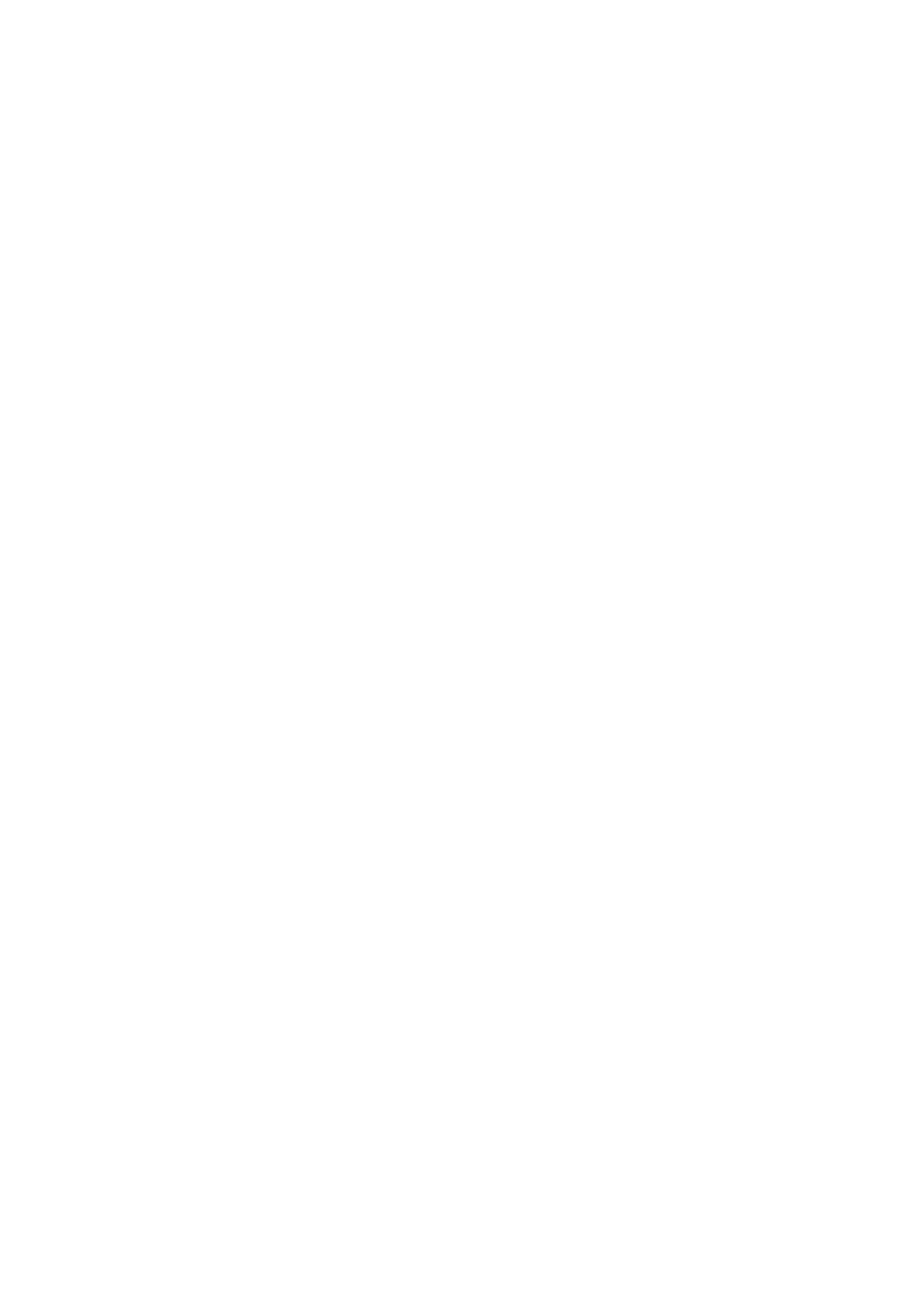# **DIFFERENTIATION OF MEASURABLE FUNCTIONS AND WHITNEY–LUZIN TYPE STRUCTURE THEOREMS**

**Bogdan Bojarski**

Helsinki University of Technology Faculty of Information and Natural Sciences Department of Mathematics and Systems Analysis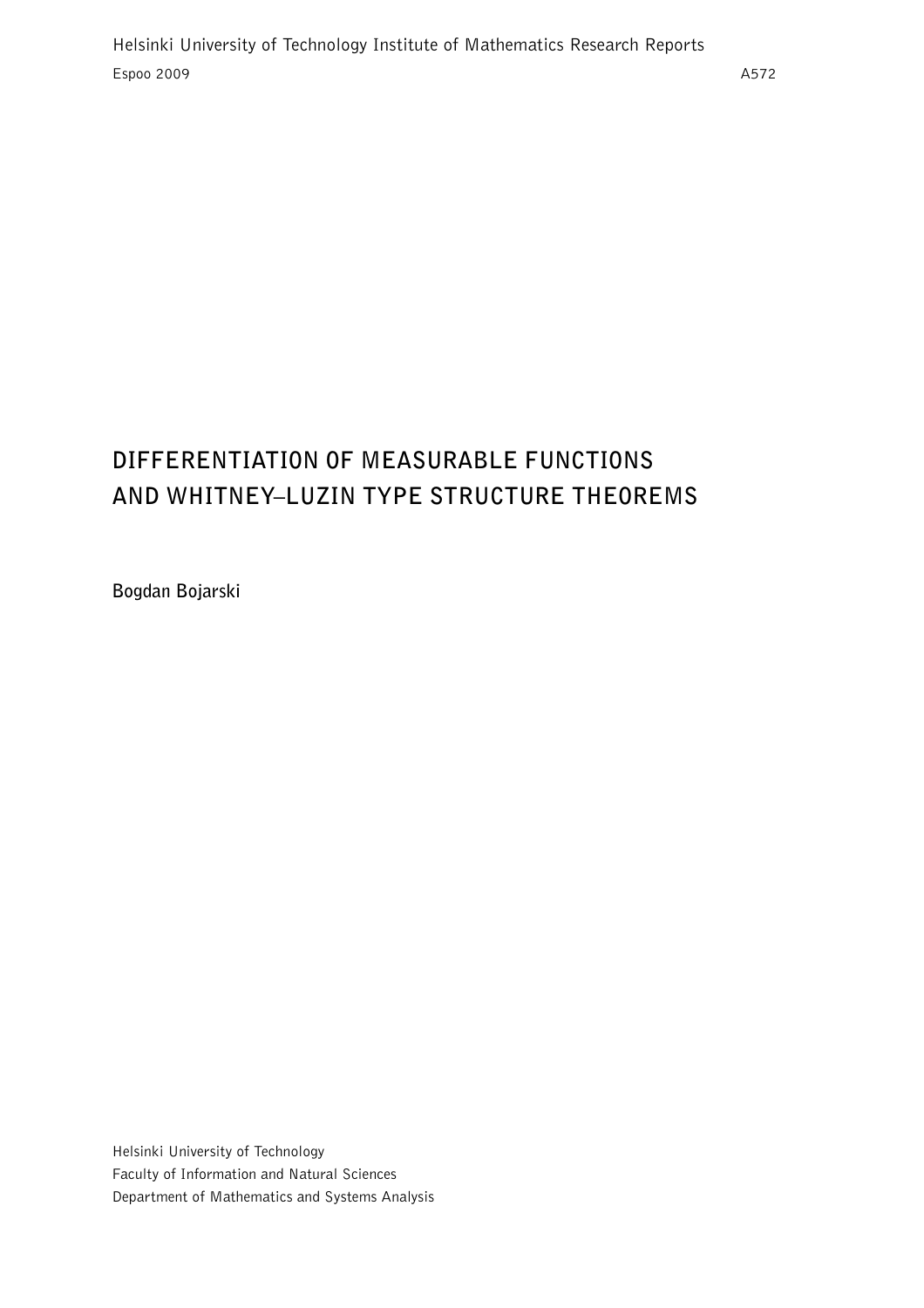Bogdan Bojarski: Differentiation of measurable functions and Whitney–Luzin type structure theorems; Helsinki University of Technology Institute of Mathematics Research Reports A572 (2009).

#### AMS subject classifications: 46E35

Keywords: Whitney jet, Markov inequality, approximate differentiablity

#### Correspondence

Institute of Mathematics Polish Academy of Sciences 00-956 Warsaw Poland

This paper was partially supported by Grant 1-P03A-008-29, MEN, and by EU Marie Curie programmes CODY and SPADE2.

We want to state here explicitly that also the related papers [5], [6], from years 2006, 2007, were partially supported by the same grant.

ISBN 978-951-22-9967-6 (print) ISBN 978-951-22-9968-3 (PDF) ISSN 0784-3143 (print) ISSN 1797-5867 (PDF)

Helsinki University of Technology Faculty of Information and Natural Sciences Department of Mathematics and Systems Analysis P.O. Box 1100, FI-02015 TKK, Finland email: math@tkk.fi http://math.tkk.fi/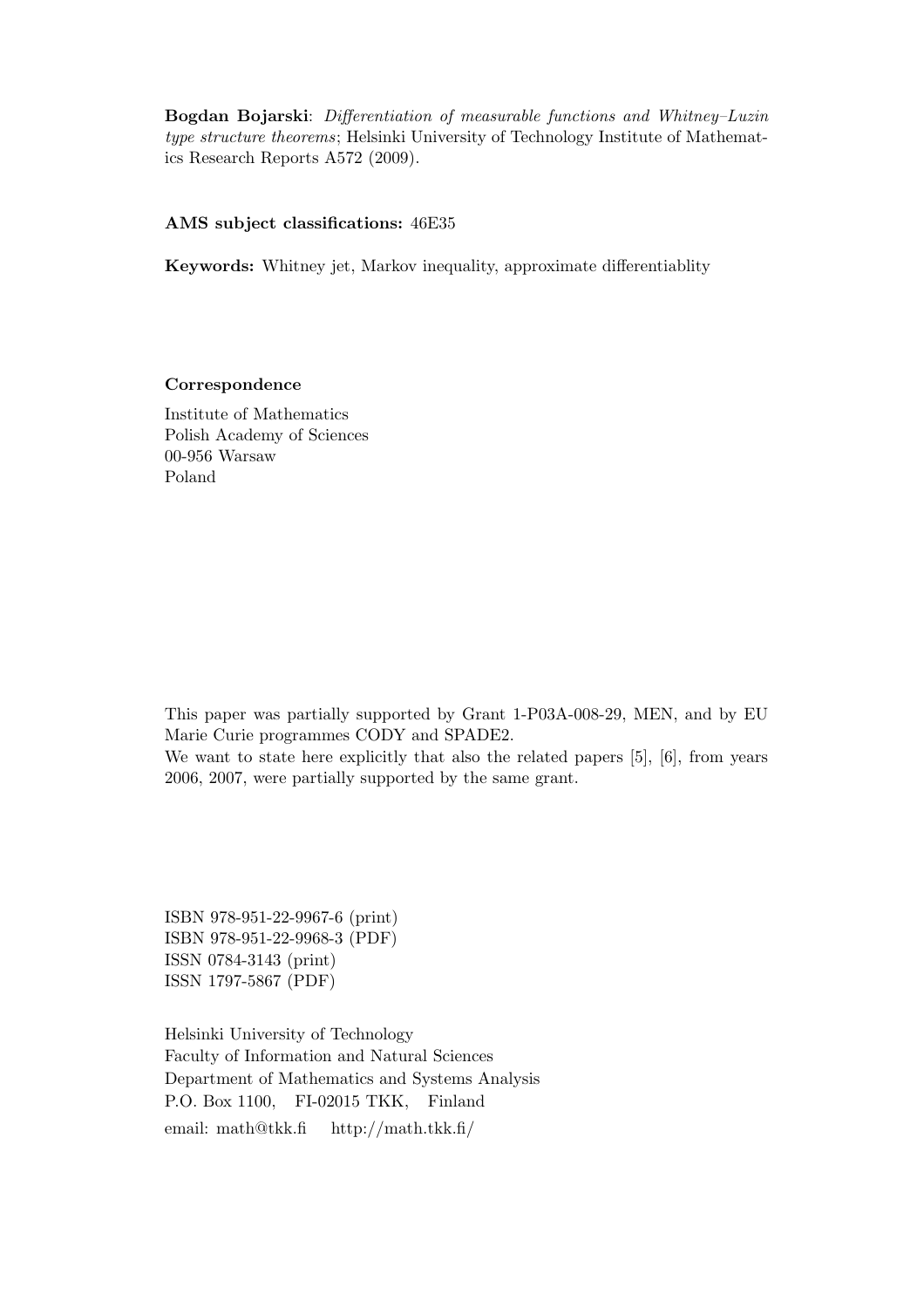### 1 Introduction

The paper continues a series of our papers devoted to the pointwise theory of Sobolev spaces (see also e.g. [5], [6], [7] and some earlier, quoted in [4]). In [4] it was observed that the involved concepts in many respects are keen to and show many analogies, on the one hand, with the ideas of H. Whitney, exposed in his theory of smooth functions on arbitrary closed subsets of  $\mathbb{R}^n$ and the famous extension theorems [46], [47], and, on the other hand, with the concepts elaborated by Marcinkiewicz–Zygmund in their deep works on Peano and Riemann differentiability of arbitrary measurable functions on the real line  $\mathbb{R}$  [33], [34].

Intimately related to these papers is also the A. Denjoy paper [16] whose profound ideas on differentiability, including the concept of approximate derivative, go back to his fundamental works from the beginning of the last century [15]. However, the theory initiated by Denjoy–Marcinkiewicz– Zygmund in the above papers, referred in the sequel, for short, as DMZ theory, in view of the employed tools—Lagrange interpolation formulas, precise pointwise Taylor remainders estimates, Vandermonde determinants, and related estimates for solving algebraic equations (inequalities)—was rather one-dimensional, i.e. restricted to the functions of one real variable.

In [4] a programme for unifying the DMZ theory as well as the Sobolev theory of the function spaces  $W^{m,p}(G)$ ,  $p > 1$ ,  $m \geq 1$  ( $G \subset \mathbb{R}^n$ -open or closed domain with regular boundary), with the Whitney's ideas [46] was proposed and some plan and basic concepts in this direction were suggested and developed. Important supplementary tools used were various forms of Markov inequalities for polynomials [1], [9], [13]; they appeared already in connection with some earlier work on function spaces, e.g. in [21], [25], [31] and [3].

The plan sketched in [4] was realized in a rather detailed manner in [5], [6], for the case of Sobolev spaces  $W^{m,p}_{\text{loc}}(G)$ , continuing (in a natural, conceptual and technical sense) the paper  $[7]$  of the author and P. Hajlasz and  $[8]$ . Actually, after 1993, in numerous seminar lectures at several mathematical institutes in Europe, I advocated related concepts in various forms. Also, as a by-product of the development of the ideas of  $[7]$  along this way P. Haj $\frac{1}{22}$ proposed his theory of  $W^{1,p}(X)$  spaces on general measure metric spaces  $X = X(d, \mu)$  occupying, during the last decade, an important role in the development of Analysis on general measure metric spaces, [22], [23], [26].

Below we describe mainly

- a) the extension of DMZ theory to arbitrary measurable subsets of  $\mathbb{R}^n$ ,
- b) a detailed proof of our Theorem 5 extending Whitney's Theorem 1 in [48], proved there for the 1-smooth Luzin approximation, to the general case of k-smooth Luzin approximation,  $k > 1$ . See Definition 3 below.

An extension of the type b) was first announced in the papers by F.-Ch. Liu [30] and Liu & Tai [31]. Our proof below should be considered as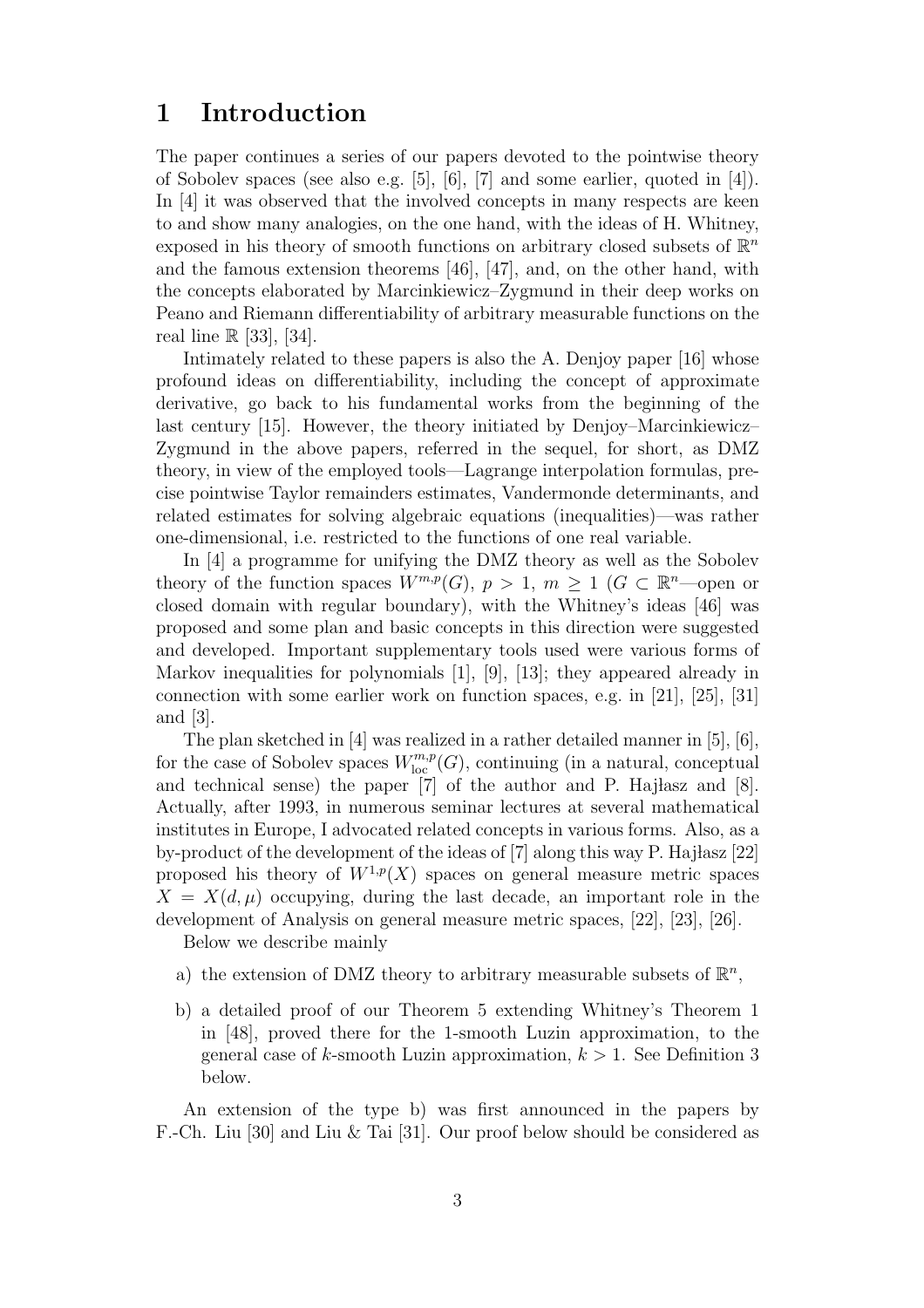an alternative to [30], [31], directly and carefully elaborating on Whitney's original proof of Theorem 1 in [48] (for  $k = 1$ ). It is apparently the first self-contained proof of the theorem for the case  $k > 1$  in  $\mathbb{R}^n$ .

It is maybe worthwhile to say that our proof follows the idea of Whitney in [48], but the crucial estimates which we use below—Lemmata 4 and 5 were apparently not known to H. Whitney. Thus in his Theorem 4 in [48], which is weaker than Theorem 5, he had to assume that the higher order component  $f_{k-1}$  is totally differentiable on an open subset of  $\mathbb{R}^n$ , instead of the approximate total differentiability. It turns out that the problem of iterated approximate total differentiability on arbitrary measurable subsets of  $\mathbb{R}^n$  is much more delicate than that of ordinary differentiability. See the example of Movshovich quoted below [35] and the conjecture (3.17) in [19]. For some other remarks in this respect see below (after the proof of Theorem 5).

Summing up, we can say that, together with our papers [5], [6], this work realizes rather in detail the main goals of the programme sketched in [4] for approximate differentiation of arbitrary functions. See also our final comments in Section 6 below.

The text presented here is a slight modification of two earlier versions, of March 19, 2008, and February 10, 2009, circulating as multiplied manuscripts. The 2008 version was discussed in detail in a series of my lectures in March and April 2008 at TKK in Helsinki at the seminar of Prof. Juha Kinnunen. After my colloquium talk at TKK in March 2009 it was proposed that the last version be published in the TKK report series<sup>1</sup>.

I thank Prof. J. Kinnunen for invitation and the fruitful creative atmosphere during both my visits to TKK. I thank also Dr. M. Korobkov from the Sobolev Institute in Novosibirsk for careful reading and insightful comments to the earlier versions, improving the presentation.

We adopt the standard notation for multidimensional differential or polynomial algebra and, in the context of  $k$ -jets, we follow Malgrange [32] or Abraham and Robbin  $[1]$ . However, some comments are due: the letter k can mean the multiindex  $k = (k_1, \ldots, k_n), k_i \geq 0$ , then  $|k| = \sum_i k_i$ , as well as the natural number k as in the expression k-jet  $F = \{f_0, \ldots, f_k\},\$ where each  $f_k$  is a shorthand for the "vector"  $f_k(y) = \{f_\alpha(y)\}\,$ ,  $|\alpha| = k$ , for all *n*-multiindices  $\alpha$ . As usual,  $D_x^l = D_x^l(f)$  is the notation for the partial derivative of order l, whereas  $D_l F$  is the formal jet differentiation:  $F = \{f_0, \ldots, f_k\},\$  $D_l F = \{f_l, f_{l+1}, \ldots, f_k\}$ , which makes sense for k-jets F with arbitrary components  $f_{\alpha}$ ; we always have  $D_{k+1}F \equiv 0$ . Though our formulas symbolically look like formulas of one-dimensional Taylor polynomial algebra, as a matter of fact, they are formulas of multidimensional Taylor algebra. Also, for a multiindex  $k, k! = k_1! \cdots k_n!$ .

A *l*-jet  $F \subset J^l(G)$  is continuous, *k*-smooth,  $k \geq 0$ , measurable, if all its components  $(f_0, \ldots, f_l)$  are continuous,  $\ldots$ , etc. However, the expression: the l-jet  $F \subset J^l(G)$  is Whitney k-smooth on a closed subset  $\Sigma \subset G$  has a

<sup>&</sup>lt;sup>1</sup>A systematic, more comprehensive presentation of this and related topics, taking into account the most recent related publications, available in print or electronic form, is under preparation.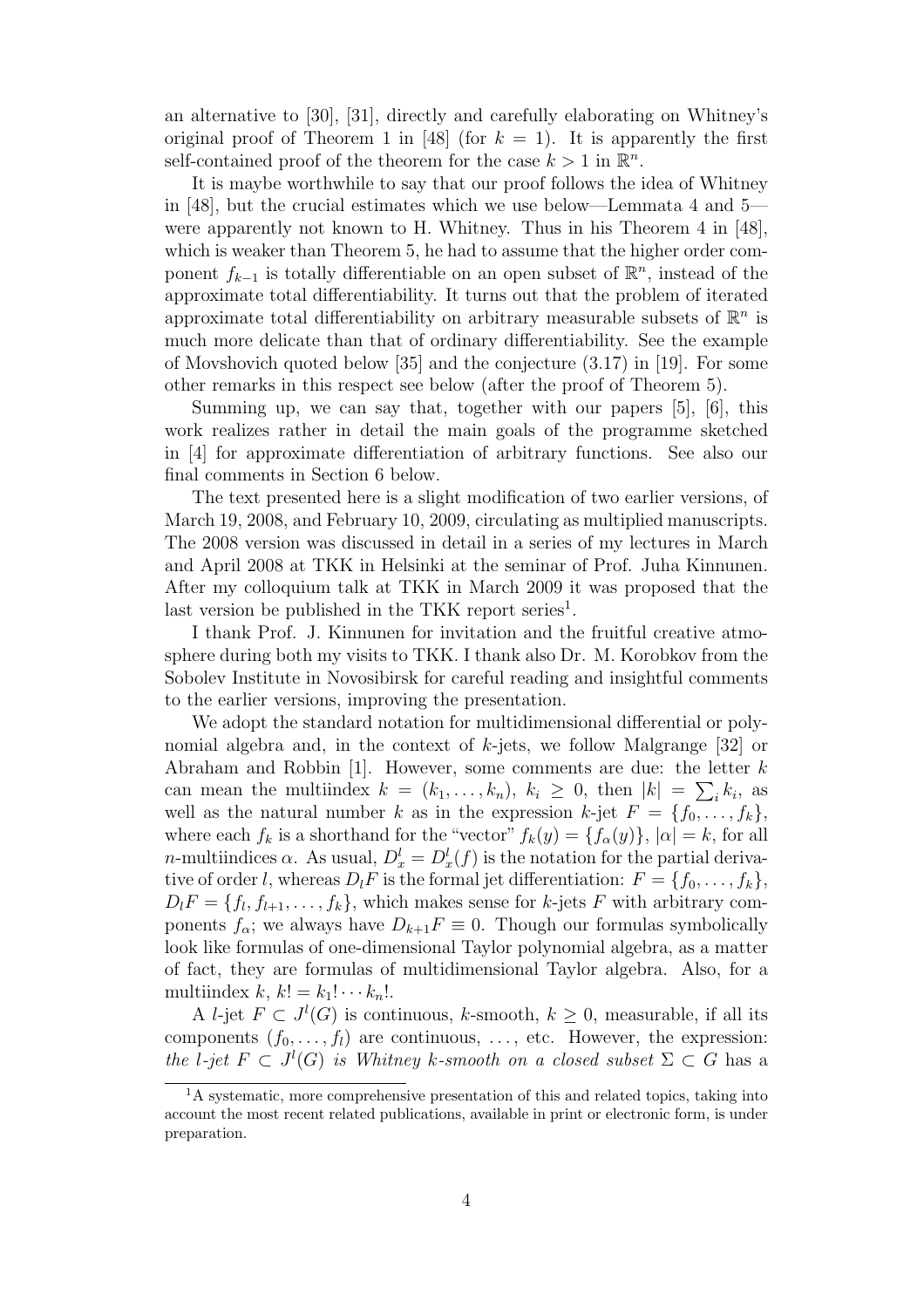very special meaning (see the Basic Definition below).

In Section 2, after the Basic Definition is presented, we state the precise formulation of the fundamental Whitney Extension Theorem (WhET); however we do not take any effort to prove it here. As a matter of fact we never refer to the WhET in the course of the proofs of any one of our theorems in DMZ theory or Whitney–Luzin structure theory. However the WhETs play a fundamental role in the formulation of final statements and global "corollaries". As a primary example compare the structure theorem 5 and Corollary 3.

Loosely speaking: the Whitney theory in the proper sense is alike to work with "segmented" objects ("traces" of  $k$ -Whitney-continuous jets defined on "disconnected" closed subsets of  $\mathbb{R}^n$ ) to produce new "segmented" objects, but these constructions are "subordinated" to some rules and "requirements"— Whitney conditions or "Whitney integrability conditions", and this allows us to "integrate" them and produce a "classical" object, e.g. a function  $f \in$  $C^k(\mathbb{R}^n)$ , that is, an object well appealing to the standard understanding.

We can also say that the Whitney theory creates a fascinating world of "segmented", scattered pieces of graphs of well understood objects, examines and describes their properties, and "organizes" them to the form that they may be "integrated" or "glued together" to a function in  $C^k(\mathbb{R}^n)$ .

It is feasible that in some cases it is useful to apply a WhET in the research process, and, apparently, this is the case in F.-Ch. Liu's proof of the Whitney–Luzin structure theorem in [30] or [31].

We will return to these questions in our final remarks.

### 2 Auxiliary formulas and pointwise estimates

Given a Whitney k-jet  $F = \{f_0(y), \ldots, f_k(y)\}\$ ,  $f_0 \equiv f$ , defined on a closed subset  $\Sigma \subset \mathbb{R}^n$ , the k-order Taylor polynomial of F,  $T_y^k F(x) = T^k F(y, x)$ centred at the point  $y \in \Sigma$  and its Taylor remainder  $R^k F(y, x)$  are defined by the formulas

$$
T^{k}F(y,x) = f_0(y) + f_1(y)(x - y) + \ldots + f_k(y) \frac{(x - y)^k}{k!}
$$
 (1)

$$
f(x) \equiv R^k F(y, x) + T^k F(y, x)
$$
\n(2)

For y fixed in  $\Sigma$ ,  $T^k F(y, x)$  is a polynomial of order k in x, the Whitney-Taylor polynomial or k-th order Whitney field on  $\Sigma$  with coefficients  $f_i(y)$ , indexed by the multiindex i,  $|i| \leq k$ . The Whitney fields can be differentiated with respect to  $x$  and satisfy the conditions

$$
D_x^l T^k F(y, \cdot)|_{x=y} = f_l(y), \quad |l| \le k \tag{3}
$$

$$
D_x^l T^k F(y, x) = f_l(y) + f_{l+1}(y)(x - y) + \ldots + f_k(y) \frac{(x - y)^{k-l}}{(k - l)!}
$$
 (4)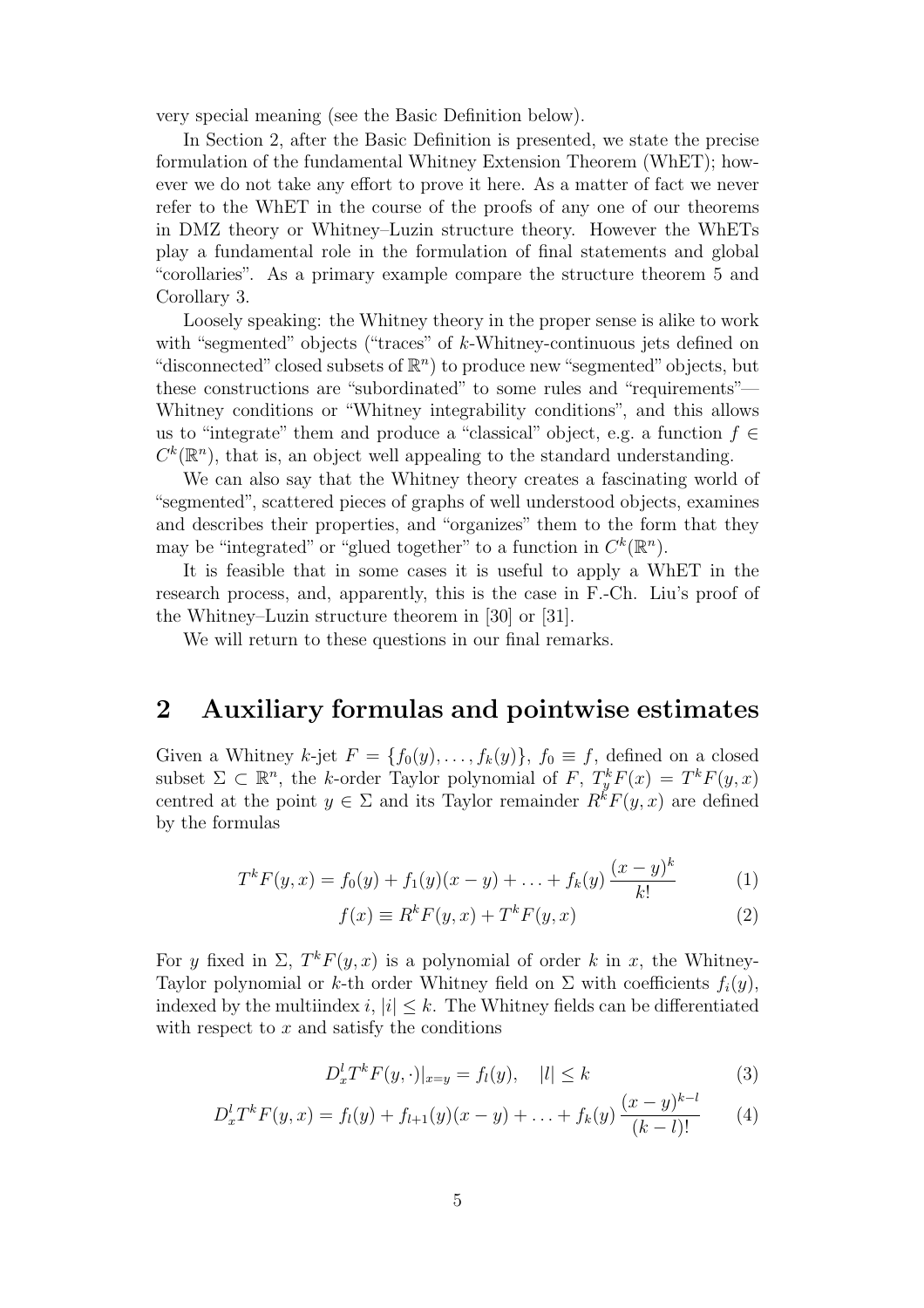This can also be written in terms of the formal jet derivatives  $D_l: J^k \to$  $J^{k-|l|}, D_l F = \{f_l, f_{l+1}, \ldots, f_k\},\$ 

$$
D_x^l T^k F(y, x) = T^{k-|l|} (D_l F)(y, x)
$$
\n(5)

and the Taylor remainders  $R^{k-|l|}(D_lF)(y, x) \doteq R_l^k F(y, x)$ 

$$
R^{k-|l|}(D_l F)(y, x) + T^{k-|l|}(D_l F)(y, x) \equiv f_l(x)
$$
\n(6)

for the *l*-th component of the *k*-jet  $F$ , or the first (i.e. zero) component of  $D_lF$ .

We recall and describe in a form convenient for our purposes some polynomial identities and derived inequalities which allow us to control various estimates for the Taylor remainders  $R^k F(x, y)$ ,  $R^k F(x, y)$ . Crucial for the discussion of function spaces is the control of the behaviour of the remainders near the diagonal  $\Delta = \{x = y\}$  of  $\mathbb{R}^n \times \mathbb{R}^n$  described in Lemmata 4 and 5 below. They are analogous and closely related to estimates which in explicit or implicit form appeared and have been used by many authors starting from A. Denjoy [16], Marcinkiewicz and Zygmund [33], [34], Whitney [46], [47], [48], Glaeser [21], Malgrange [32], where the coefficients of the polynomials (their derivatives—thus Markov inequalities!) are controlled by the values of the polynomials at appropriate points of their domain or directly by Markov inequalities (Jonsson–Wallin [25] or F. Ch. Liu [30]). The presentation below allows us to give a rather unified approach to several questions discussed in some of the papers above.

For a triple of points x, y, z, or a point of the Cartesian product  $\Sigma \times \Sigma \times \Sigma$ , the difference

$$
P^{k}F(x, y, z) = R^{k}F(x, z) - R^{k}F(y, z) \equiv T^{k}F(y, z) - T^{k}F(x, z)
$$
 (7)

is a polynomial in  $z$  of degree  $k$ 

$$
P^{k}F(x, y, z) = \sum_{|l| \le k} P^{k}_{l}F(x, y) \frac{(z - y)^{l}}{l!}
$$
 (8)

with coefficients  $P_l^k F(x, y) = D_z^l P^k F(x, y, z)|_{z=y}$  equal to the lower degree remainders centered at x for the formal derivatives  $D_lF$ . Actually

$$
P_l^k F(x, y) = R_l^k F(x, y) = R^{k-|l|} D_l F(x, y).
$$
\n(9)

In particular

$$
P_0^k F(x, y) = R^k F(x, y)
$$
  
\n
$$
P_1^k F(x, y) = f_1(y) - f_1(x) - f_2(x)(y - x) - \dots - f_k(x) \frac{(y - x)^{k-1}}{(k-1)!}
$$
  
\n
$$
\dots \dots \dots
$$
  
\n
$$
P_k^k F(x, y) = f_k(y) - f_k(x)
$$
 (10)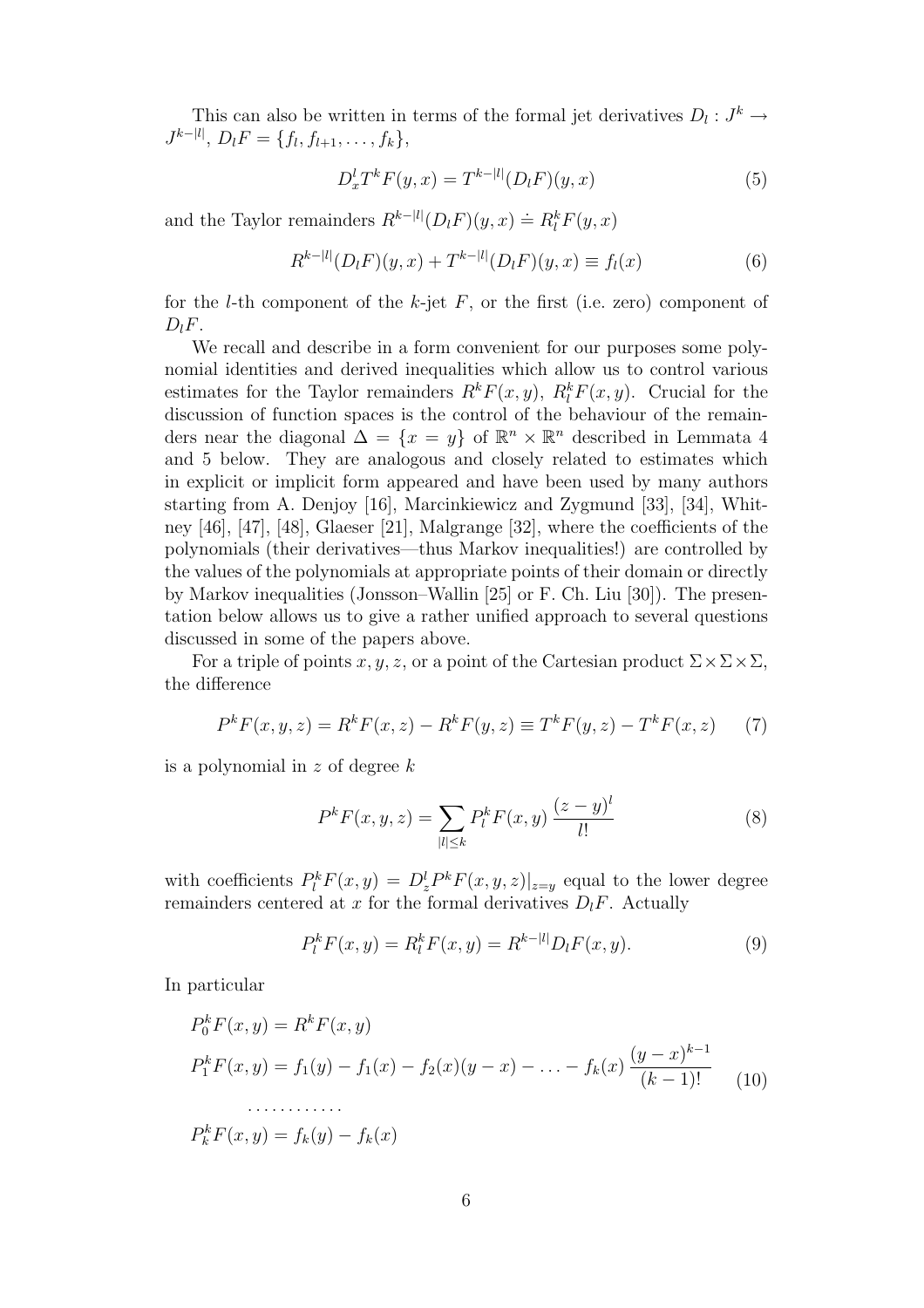These and analogous formulas appear in various forms in many texts on classical analysis, difference calculus, approximation or interpolation theory.

It will be convenient for us to write (7), (8) in the form

$$
R^k F(x, z) - R^k F(x, y) - R^k F(y, z) = \sum_{1 \le |l| \le k} R^k_l F(x, y) \frac{(z - y)^l}{l!} \tag{11}
$$

which allows us to control the Taylor remainder of degree  $k$  in the neighbourhood of the point x evaluated at y through Taylor remainders of degree k at x and y evaluated at some intermediate point z and lower degree remainder  $R_l^k F$ ,  $|l| \geq 1$ , estimates for derivatives  $D_l F$  at x, or vice versa: the lower degree estimates of errors for formal derivatives  $D_lF$  allow us to control the highest degree remainders.

This observation gives important services in many delicate situations. In DMZ one-dimensional theory basic tool in this connection are Lagrange interpolation formulas, Vandermonde determinants, finite differences, and various representation formulas for polynomials. For the multivariate case G. Glaeser [21] proposed a special, regular step multigrid interpolation, procedure. We refer to Markov inequalities.

**Lemma 1.** For any ball  $B(x_0, r)$  in  $\mathbb{R}^n$  and any polynomial  $p(y)$  of degree k,  $y \in \mathbb{R}^n$ , the inequality

$$
|D^{\alpha}p(x_0)| \le \frac{C}{r^{|\alpha|}} \, |p|_{C(B)} \tag{12}
$$

holds with the constant  $C$  depending on n and  $k$  only.

Here  $|p|_{C(B)}$  is the supremum norm in the space of continuous functions on  $B = B(x_0, r)$ .

A slightly more refined is

**Lemma 2.** Let E be a measurable subset of the ball  $B(x_0, r)$  and define  $\frac{|E|}{r^n} = \sigma > 0$ . Then there exists a constant  $C = c(n, k, \sigma)$  such that for all polynomials  $p(y)$  of degree at most k, the inequality

$$
|D^{\alpha}p(x_0)| \le \frac{C}{r^{n+|\alpha|}} \int_E |p(y)| \, dy \tag{13}
$$

holds.

This lemma is attributed by S. Campanato to de Giorgi [13].

Much more subtle is the following lemma due to Brudnyĭ–Ganzburg [9].

Lemma 3. In the conditions of Lemma 2 the following estimate holds for  $1 \leq q \leq \infty$ 

$$
|D^{\alpha}p(x_0)| \le \frac{\delta}{r^{|\alpha|}} \sigma^{-k} \mathcal{N}_q(p, E) \tag{14}
$$

where  $\delta = \delta(n, k, |\alpha|, q)$  and  $\mathcal{N}_q(p, E) = (\int_E |p|^q dy)^{1/q}$ . Important is the case  $q = \infty$  where  $\mathcal{N}_q(p, E) = \max_E |p|$  and  $\delta = \delta(n, k, |\alpha|) = (\frac{\sqrt{n}}{2})$  $\frac{\sqrt{n}}{2}k\big)^{|\alpha|}\delta(n,k),$ 

$$
|D^{\alpha}p(x_0)| \le \frac{\delta(n,k,|\alpha|)}{r^{|\alpha|}} \sigma^{-k} \max_{z \in E} |p(z)|. \tag{15}
$$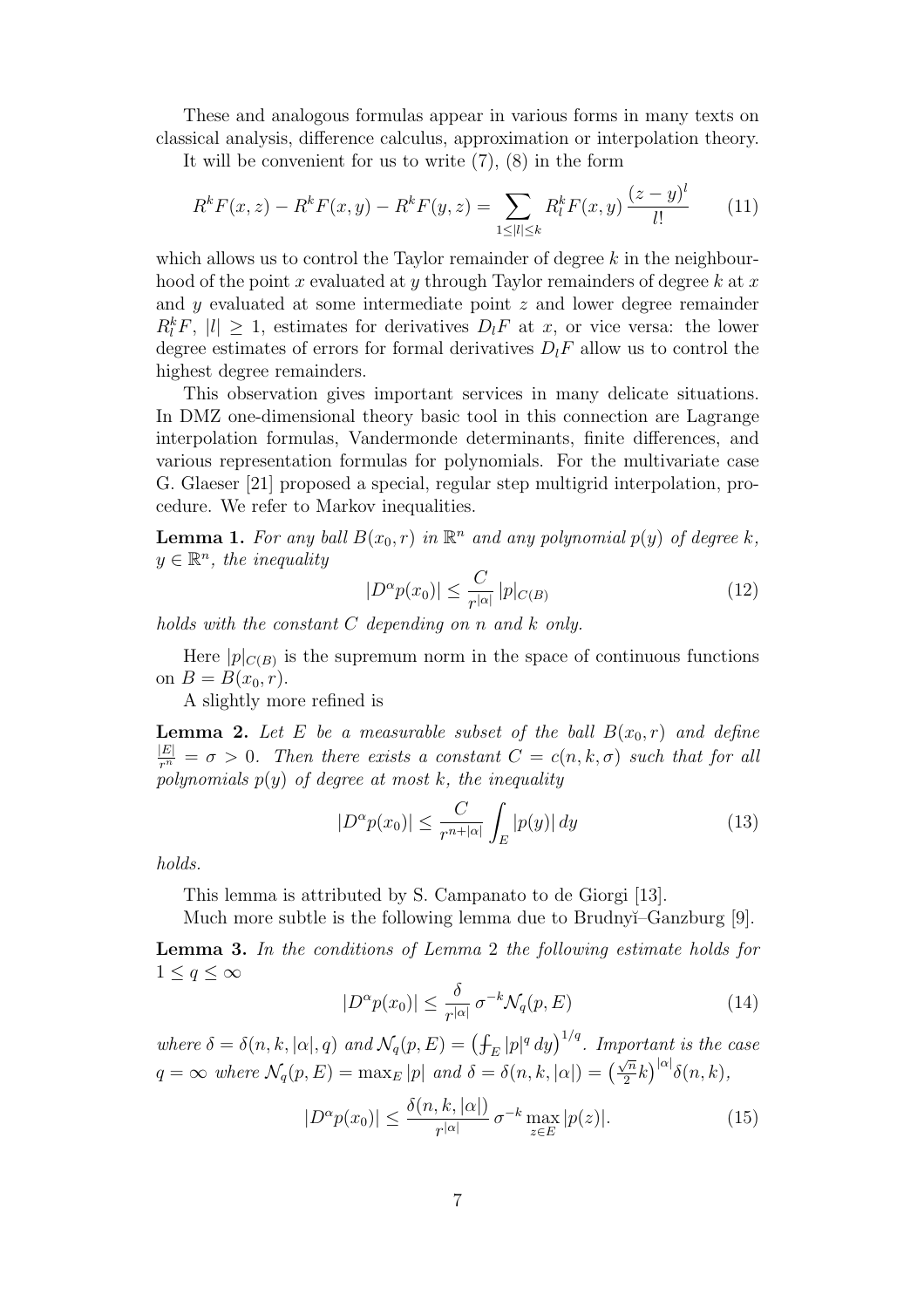Lemma 3 is the deepest of the three in the sense that it specifies explicitly the dependence on the parameters  $\sigma$ , k and n, and its proof is most sophisticated [9]. In the sequel depending on the context it is convenient to refer to all three, and especially to Lemma 3 in the form of the inequality (15). However, roughly speaking, Lemmata 1 and 3 are consequences of Lemma 2.

If the k-jet  $F \subset J^k(\mathcal{U})$  is a k-jet of a function  $g(x) \in C^k(\mathcal{U}), f_{\alpha} = \frac{\partial^{\alpha} g}{\partial x^{\alpha}},$  $\mathcal{U}$ —open set of  $\mathbb{R}^n$ , e.g., an open neighbourhood of a closed compact set  $\Sigma$ , then the k-jet  $G = \left\{ \frac{\partial^{\alpha} g}{\partial x^{\alpha}} \right\}$  $\frac{\partial^{\alpha} g}{\partial x^{\alpha}}$ ,  $|\alpha| \leq k$ , satisfies the Taylor remainder conditions

$$
|R_l^k G(y, x)| = |R_l^k F(y, x)| = o(r)|x - y|^{k - |l|},\tag{16}
$$

$$
\text{for } r = |x - y| \to 0, \ x, y \in \Sigma, \ |l| \le k,\tag{17}
$$

uniformly on compact subsets of  $\mathcal{U}$ , for all values of  $|l| \leq k$  and all  $x, y \in \Sigma$ . It is convenient to write (16) for a k-jet F defined on  $\Sigma$  in the form of the inequalities<sup>2</sup>

$$
R_l^k F(x, y) \le \alpha_{F, \Sigma} (|x - y|) |x - y|^{k - |l|}, \quad x, y \in \Sigma, \ |l| \le k,\tag{18}
$$

with  $\alpha_F(t)$ —a modulus of continuity of the k-jet F on the compact  $\Sigma$ . We recall that  $\alpha_F(t)$  can be taken as a concave, i.e., nondecreasing, subadditive continuous function for  $t \in \mathbb{R}^+$ ,  $\alpha(0) = 0$ . These properties hold in view of the general principle of minimum maximorum. A priori the continuity modulus  $\alpha$  depends on the indices l, but, in fact, the moduli, for various l, may be taken equivalent in the sense:  $\alpha_1 \sim \alpha_2$  if  $\frac{1}{C}\alpha_1(t) \leq \alpha_2(t) \leq C\alpha_1(t)$ for some constant  $C$  depending on  $k$  and  $n$  only.

For smooth functions in the class  $C^k(\mathcal{U}), \mathcal{U}$  -open, all these facts follow directly from classical formulas for the Taylor remainders. See also formula (31) in Section 4 below. A deep idea of H. Whitney [46], [47] was to consider (18) or (16) as conditions defining the class of smooth functions, or rather smooth *k*-jets, denoted  $C^k(\Sigma)$ , on the compact set  $\Sigma$ .

**Definition 1** (Whitney). The subspace  $C^k(\Sigma)$  of all continuous k-jets  $J^k(\Sigma)$ satisfying the uniform estimates  $(18)$  or  $(16)$  is termed the space of k-smooth functions on  $\Sigma$  in the sense of H. Whitney, k-smooth Whitney jets, or Whitney k-smooth functions for short.

This concept is justified by the fundamental Whitney Extension theorem [46], [47].

**Theorem.** For any k-jet  $F \subset C^k(\Sigma)$  there exists a classical smooth function  $g \in C^k(\mathcal{U})$  such that

$$
G = J^k g|_{\Sigma} = F
$$

 $(G|_{\Sigma}$  means the restriction of  $G \in J^k(\mathcal{U})$  to  $\Sigma$ ). Here U is any open neighbourhood of  $\Sigma$  in  $\mathbb{R}^n$ , or just  $\mathcal{U} \equiv \mathbb{R}^n$ . Moreover, the extended k-jet G may be defined as a bounded linear operator  $G = W_{\Sigma}^{k}(F)$  with the full control of the continuity moduli  $\alpha_G \sim \alpha_F$ .

<sup>&</sup>lt;sup>2</sup>In the sequel we usually omit the sign of absolute value:  $R_l^k = |R_l^k|$ .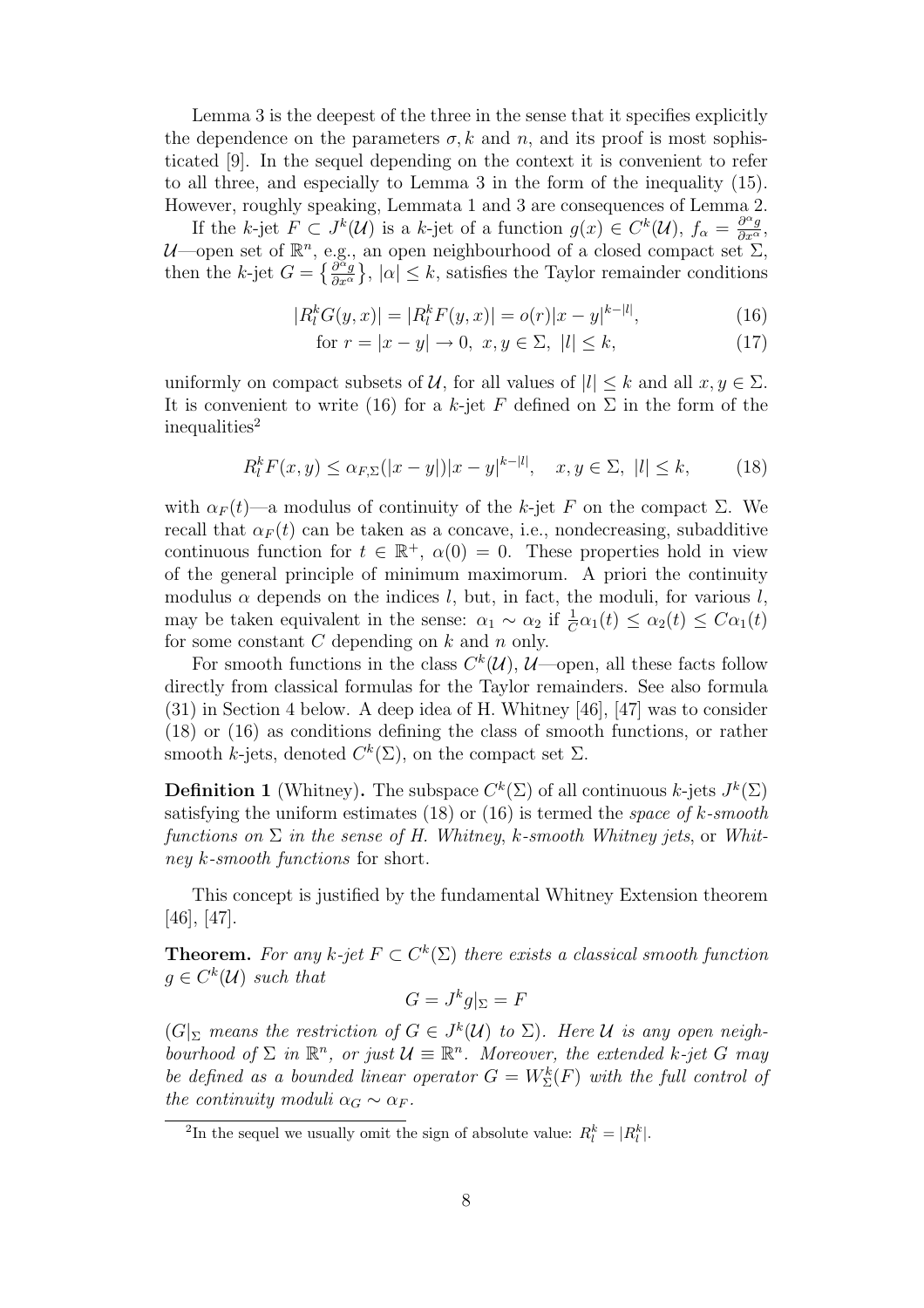The Banach space structure, norms etc. are carefully described in [32] and [43].

More generally for a measurable subset  $P \subset \mathbb{R}^n$  of positive Lebesgue measure  $|P| > 0$ , we shall consider measurable k-jets on P, using the same notation  $J^k(P)$ , or, if need will be to stress measurability, we write mes  $J^k(P)$ . Thus mes  $J^k(P)$  is just the vector space of (real valued) measurable vector functions on P, while  $C^0(P)$  is the space of continuous real valued functions on P.

Many operations on measurable functions, like restriction to measurable subsets  $Q \subset P$ , pointwise convergence, convergence in measure, uniform convergence on compact sets etc., are directly transferred to the general kjets F in  $J^k(P)$ .

Since the Whitney smoothness conditions (16), (18) have pointwise formulations, it may very well happen that while the jet  $F \subset J^k(P)$  does not satisfy (16), (18) its restriction  $G = F|_Q$  satisfies the Whitney k-condition or  $W_{k'}$ -condition on a subset  $Q \subset P$  for some  $k'$ ,  $0 \le k' < k$ .

**Definition 2.** A closed compact subset  $\Sigma$  of the domain P of the jet  $F \subset$  $J^k(P)$  such that  $F|_{\Sigma}$  satisfies the Whitney conditions (16) or (18) will be called a Whitney regularity set of the k-jet  $F$ , for short WR-set of  $F$ , denoted by WR(F). The associated continuity modulus  $\alpha_F$ , depending also on  $\Sigma$ ,  $\alpha = \alpha_{(F,\Sigma)}$  will be called the modulus of the Whitney jet  $F|_{\Sigma}$  on  $\Sigma$ . (Usually we drop the lower indices.)

**Definition 3.** A measurable function  $f(x)$ , or k-jet F, defined on the measurable set P is k-quasismooth<sup>3</sup> on P iff for each  $\varepsilon > 0$  there exists a closed (perfect) subset  $Q_{\varepsilon} \subset P$  such that  $|P \setminus Q_{\varepsilon}| < \varepsilon$  and the restriction  $F|_{Q_{\varepsilon}}$  is Whitney k-smooth on  $Q_{\varepsilon}$ .

The Whitney k-smooth jet  $F|_{Q_e}$  or its k-smooth extension over some open neighbourhood of  $Q_{\varepsilon}$  is also called the k-smooth Luzin approximation of F. Alternatively k-quasismooth functions  $(k$ -jets) on P will be also said to have the Luzin property of order k on P.

After Luzin's fundamental structure theorem for measurable real valued functions and Egorov's theorem on pointwise convergence of sequences we shall be searching for closed subset  $Q_{\varepsilon} = Q \subset P$ ,  $|P \setminus Q| < \varepsilon$  ( $\varepsilon$ —small, given), such that  $F|_Q$  is a k-Whitney jet.

**Lemma 4.** Assume that we are given a k-jet  $F \subset \text{mes } J^k(P)$ , and a closed compact subset  $\Sigma$  satisfying the following condition (WRC-condition, Whitney regularity condition):

For any pair  $x,y \in \Sigma$  the intersection set  $\omega_r = S_r(x,y) \cap \Sigma$  where  $S_r(x,y)$  is the spherical seqment

$$
S_r(x, y) = B(x, r) \cap B(y, r), \quad r = |x - y|,
$$
 (19)

<sup>&</sup>lt;sup>3</sup>The term *quasicontinuous functions*—0-*quasismooth functions*—is being commonly used in recent advanced monographs on Real Analysis, see [17].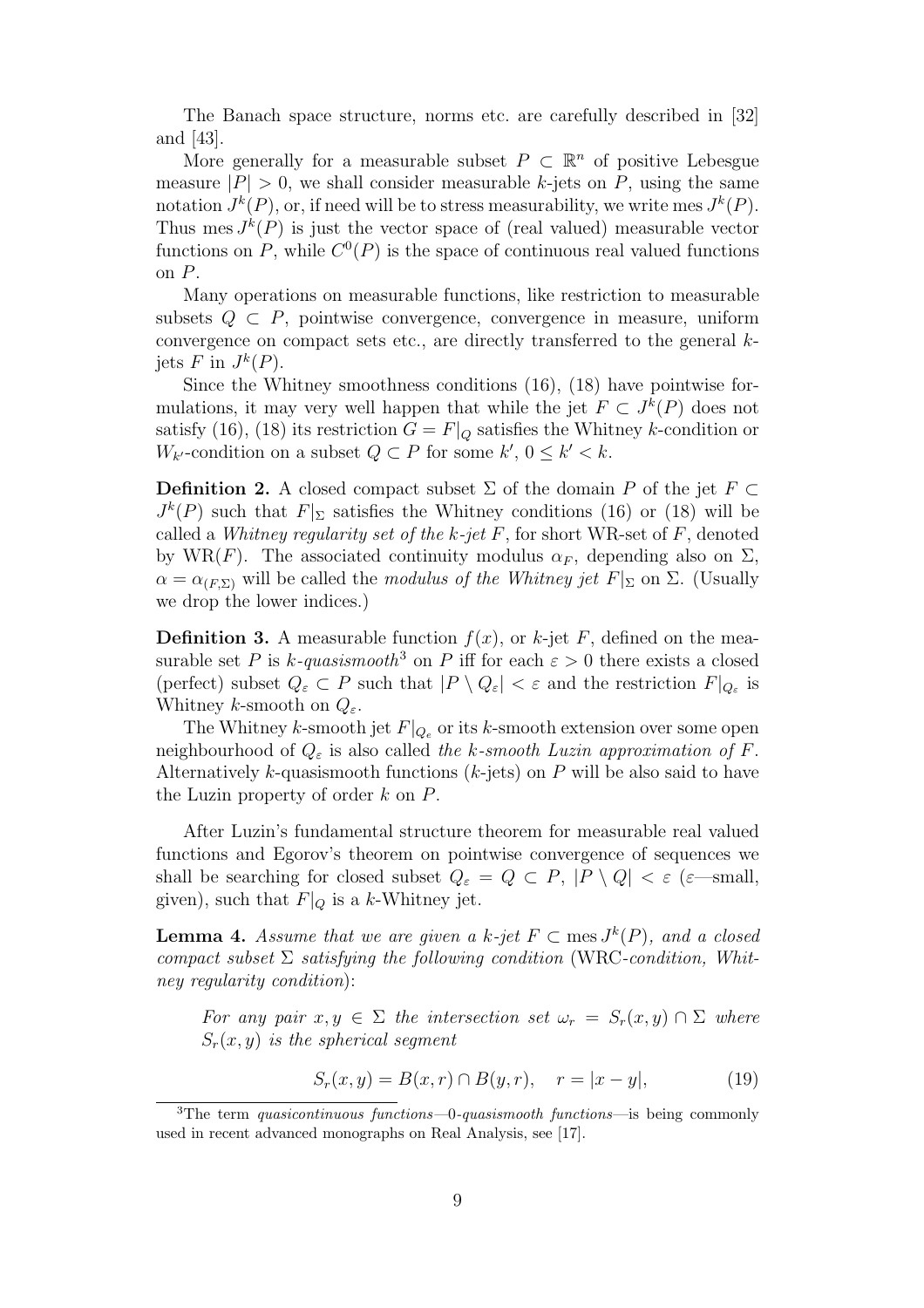i.e. the set of all  $z \in \Sigma$  such that  $|z - x| \leq |x - y|, |z - y| \leq |x - y|,$ satisfies the condition

$$
\sigma = \frac{|\omega_r|}{|B(x, r)|}, \quad \sigma = \sigma(r) \ge \sigma_0,\tag{20}
$$

 $\Box$ 

with a positive constant  $\sigma_0$  independent of r, for sufficiently small r  $(r < \delta, \delta$  -fixed positive).

Moreover, assume that the  $k$ -jet  $F$  satisfies

$$
R^k F(x, y) \le \alpha^k (|x - y|) |x - y|^k, \quad x, y \in \Sigma.
$$
 (21)

Then the remainders  $R_l^k F(x, y)$  admit uniform estimates  $(x, y \in \Sigma)$ 

$$
R_l^k F(x, y) \le \alpha_l^k (|x - y|) |x - y|^{k - l}, \quad 0 < |l| \le k,\tag{22}
$$

and the continuity moduli  $\alpha_l^k \sim \alpha_{F,\Sigma}^k$ .

**Proof.** By Lemma 3, formulas (8), (9) and (11) applied to the triples  $x, y, z$ ,  $z \in \omega_r(x, y)$ , and our assumption (21) imply

$$
|R_l^k F(x, y)| \le \frac{C_l}{|x - y|^l} \left( |R^k F(x, z)| + |R^k F(y, z)| \right)
$$
  

$$
\le \frac{C_l}{|x - y|^l} \left( \alpha(|x - z|) |x - z|^k + \alpha(|y - z)|) |y - z|^k \right) \le 2C_l \alpha(|x - y|) |x - y|^{k - l}
$$

by concavity of the modulus  $\alpha_{F\Sigma}$ .

Our lemma states that the general Whitney smoothness conditions (18), a priori required to hold for all  $l, 0 \leq |l| \leq k$ , may be drastically reduced to the highest order, i.e., estimates (21) of order k, or  $|l| = 0$ . This was understood, probably for the first time, by G. Glaeser [21] in his result on the Converse Taylor Theorem on open subsets (cubes) of  $\mathbb{R}^n$ . Malgrange notes ([32], Remark 3.4) that for arbitrary closed subsets  $\Sigma$  this may not hold and in his presentation of the Whitney theory [32], he requires smoothness conditions (18) for all  $l, 0 \leq |l| \leq k$ . Our lemma gives sufficient geometric conditions (20) for the set  $\Sigma$  admitting the reduction. It will be crucial for us that (20) holds at sufficiently close  $(|x - y| \to 0)$  density 1 points of  $\Sigma$ .

The idea to apply Markov or Markov type inequalities in the proof of the results analogous to our Lemma 4 and employ them in the study of subtle properties of k-smooth functions,  $C^k(\mathcal{U})$  or Sobolev functions  $W^{k,p}_{\text{loc}}(\mathbb{R}^n)$ occurred previously on several occasions. G. Glaeser in [21] invented for this purpose some kind of Lagrange interpolation lemma which we recall for completeness. We follow [1].

**Interpolation Lemma.** There exist points  $a_j \in \mathbb{R}^n$  and real valued polynomials  $Q_j(y, a)$  in  $y \in \mathbb{R}^n$ ,  $j = 1, \ldots, (k+1)^n$  such that for every polynomial  $P(y)$  of degree  $\leq k$  the formula holds

$$
DP(y) = \sum_{j} \frac{1}{t} P(y + ta_j) DQ_j(0)
$$
 (23)

for all  $y \in \mathbb{R}^n$  and  $t \in \mathbb{R}$ ,  $t \neq 0$ .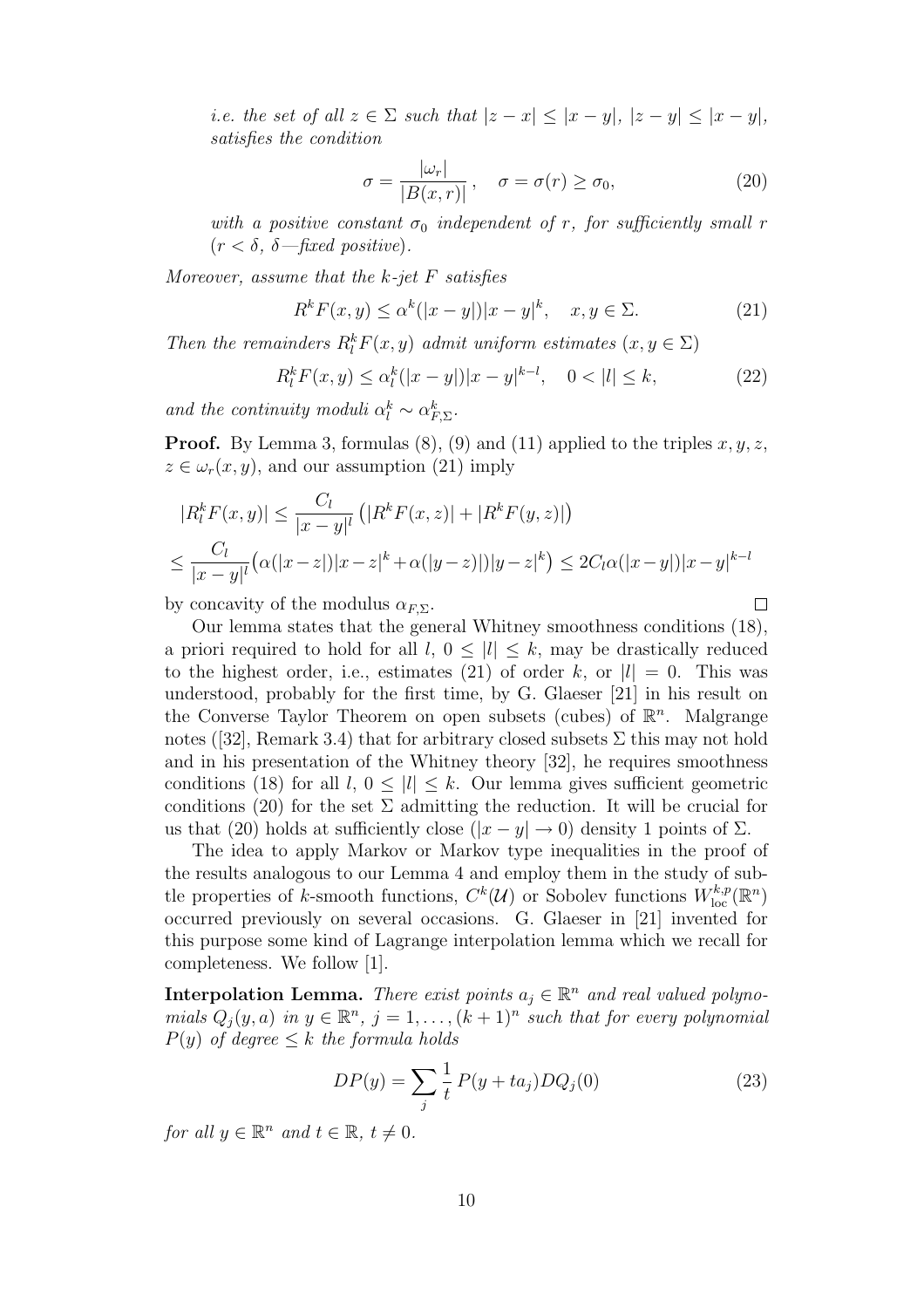Formula (23) follows from the universal reproducing formula

$$
P(y) = \sum_{j} P(a_j) Q_j(y) \quad \text{for all} \quad y \tag{24}
$$

and its consequence

$$
D^{l}P(y) = \sum_{j} P(a_j)D^{l}Q_j(y), \quad l > 0.
$$
 (25)

The discrete reproducing formula (24) requires that the universal polynomials  $Q_j$  satisfy the conditions  $Q_j(a_i) = \delta_j^i$ ,  $\delta_j^i$ —Kronecker's symbol, precisely in the same way as in the classical one-dimensional Lagrange interpolation. The interpolation lemma and the formulas (24)–(25) obviously can be considered as some kind of Markov reproducing formula.

Let us remark also that the classical finite difference calculus formulas for the Riemann derivatives of a function  $f(x)$  in  $C^{k}(\mathbb{R}),$ 

$$
\lim_{k \to 0} \frac{\Delta_k(x, h; f)}{h^k} = D_k f(x)
$$

with

$$
\Delta_k(x, h; f) = \sum_{j=0}^k (-1)^{k-j} {k \choose j} f(x + (j - \frac{k}{2})h),
$$

can be also considered as a substitute for Markov pointwise inequalities. Exactly in this role they have been used by Marcinkiewicz–Zygmund in their one-dimensional theory [33], [34] of differentiation of measurable functions.

In fact the Riemann formula is an approximate discrete interpolation formula for k-th order derivative.

Besides the discrete interpolation formulas also integral reproducing formulas have been employed for analogous goals. Let us recall here the Calderon–Zygmund reproducing formulas for polynomials of degree  $\leq k$ , introduced in [12], or the integral formulas discussed in [3] as a tool leading to integral Markov inequalities of the type described in our Lemma 1 or 2.

As an obvious remark we should also say that Lemmas 1–3 above for polynomials of degree  $\leq k$ , k finite, are nothing more than somewhat more precise formulations of the well understood general fact that all norms on a finite dimensional Banach space are equivalent.

Lemma 4 and its more refined form Lemma 5, which we formulate for sets P satisfying the very general topological and metric conditions

$$
P
$$
 is a perfect set (i.e., closed and without isolated points) of positive measure  $|P| > 0$ , (26)

have very far reaching consequences.

Actually we show below that most of Denjoy–Marcinkiewicz–Zygmund approximate differentiability results, proved by Denjoy–Marcinkiewicz–Zygmund for functions on subsets of  $\mathbb{R} = \mathbb{R}^1$ , hold for general measurable subsets of  $\mathbb{R}^n$ .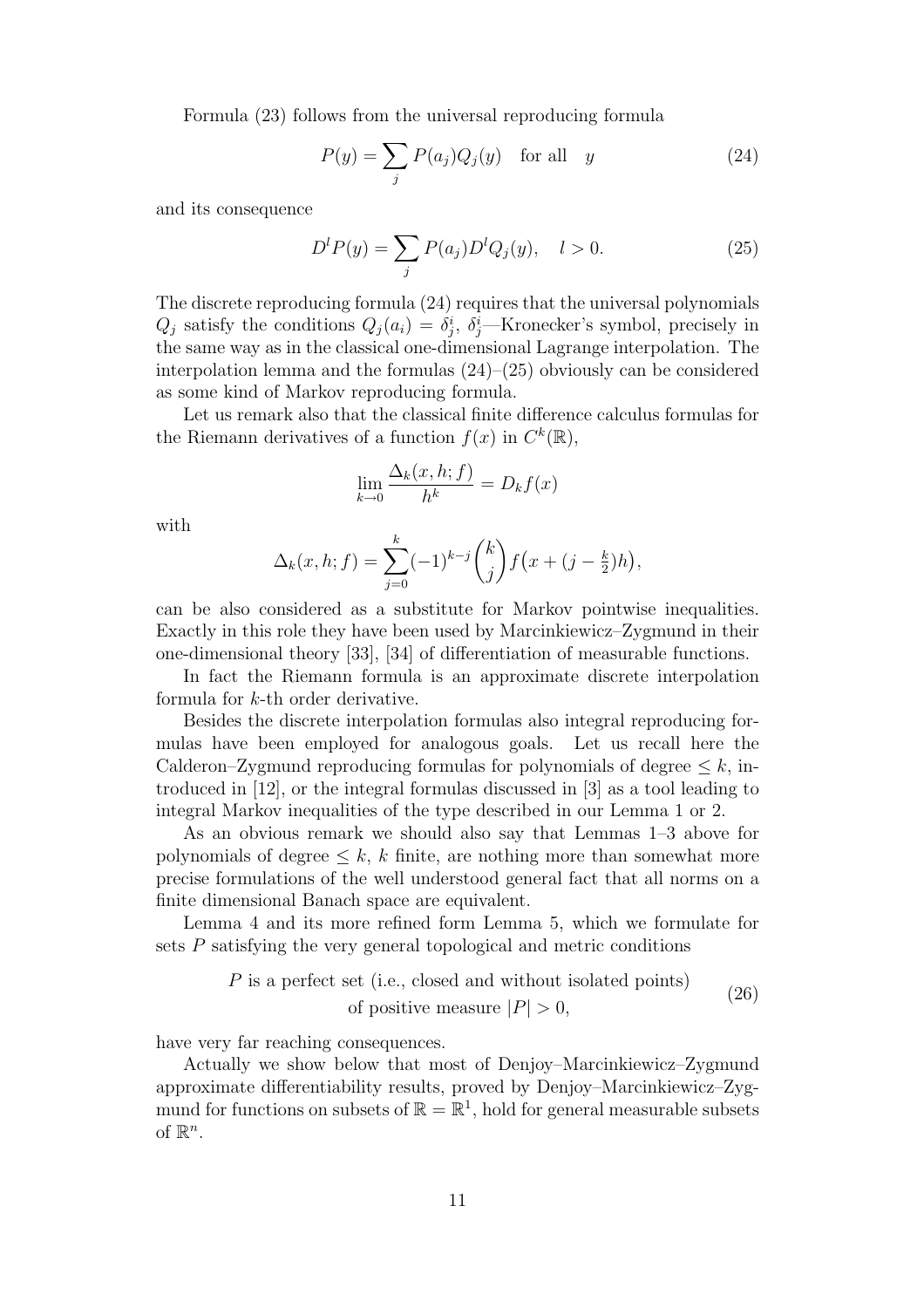**Lemma 5.** Assume that a measurable  $k$ -jet  $F$  defined on a compact perfect set  $P \subset \mathbb{R}^n$  satisfies for  $l = 0$  inequality (16) or (21). Then for each  $\varepsilon > 0$ there exist a closed subset  $P_{\varepsilon} \subset P$ ,  $|P \setminus P_{\varepsilon}| < \varepsilon$ , and a positive number  $\rho_{\varepsilon}$ such that (18), (22) hold for  $x, y \in P_{\varepsilon}$  and  $|x - y| \leq \rho_{\varepsilon}$  for all  $l, |l| \leq k$ .

Proof. In the notation from Lemma 4 consider the functions measurable in  $(x,y),$ 

$$
\widehat{\omega}_r(x, y; P) = \frac{|S_r(x, y) \cap P|}{|B(x, r)|}, \qquad r = |x - y|.
$$

and the intermediate function

$$
\widetilde{\omega}_r(x) = \inf_{y \in P, \rho \le r} \frac{|S_\rho(x, y) \cap P|}{|B(x, \rho)|}, \qquad \rho = |x - y|,
$$
  

$$
\widehat{\omega}_r(x, y; P) \ge \widetilde{\omega}_r(x) \quad \text{for } |y - x| = r.
$$

At each density 1 point  $x_0$  of P we have

$$
\lim_{\substack{r \to 0 \\ r = |x_0 - x|}} \widetilde{\omega}_r(x) = \sigma > 0,\tag{27}
$$

where  $\sigma$  is a positive constant, playing the role of the constant  $\sigma_0$  from Lemma 4, depending on n only. The family of measurable functions  $\tilde{\omega}_r(x)$ satisfying  $(27)$  is monotone in r. Monotonicity condition makes it possible to apply Egorov's theorem to the family  $\tilde{\omega}_r(x)$ ,  $r \to 0$ , and to the family  $\widehat{\omega}_r(x,y; P)$  and for each  $\varepsilon > 0$  to construct the required subset  $P_{\varepsilon}$ ,  $|P \backslash P_{\varepsilon}| < \varepsilon$ on which the convergence (27) is uniform for  $r \to 0$ , and select the constant  $\rho_{\varepsilon}$ . We obtain thus a subset  $P_{\varepsilon}$  such that the estimate (20) in Lemma 4 holds with some positive  $\sigma_0 > 0$ . Now, application of Lemma 4 finishes the proof of Lemma 5.  $\Box$ 

# 3 Whitney jets on open subsets of  $\mathbb{R}^n$

Here we give some direct consequences of Lemmas 1, 3, 4 for Whitney  $k$ -jets on open subsets of  $\mathbb{R}^n$ .

**Theorem 1.** Let a measurable k-jet  $F \in J^k(\mathcal{U})$  satisfy the Whitney condition (21) for  $x, y \in U$ . Then F is a classical k-smooth jet on  $U$ .

In other words, the component  $f_0(x) = f(x)$  is a k-smooth function,  $f \in$  $C^{k}(\mathcal{U})$ , and for all  $|\alpha| \leq k$ ,

$$
D^{\alpha}f(x) = f_{\alpha}(x). \tag{28}
$$

**Proof.** Since U is open, then for sufficiently small  $r, \omega_r = S_r(x, y)$  and thus (20) holds with some fixed  $\sigma_0$ . By Lemma 4 and formulas (10) we conclude that  $f_{\alpha}(x)$ , for  $|\alpha| = k$ , are uniformly continuous on compact subsets of U. Iterating this we conclude that all components  $f_{\alpha}$  of the k-jet F, for  $|\alpha| < k$ , have continuous classical derivatives and (28) holds for all  $|\alpha| \leq k$ .  $\Box$ 

In particular, we have the classical formulas

$$
D_x^{\alpha-\beta} f_{\beta} = f_{\alpha} \quad \text{for all } \beta, \ \beta < \alpha. \tag{29}
$$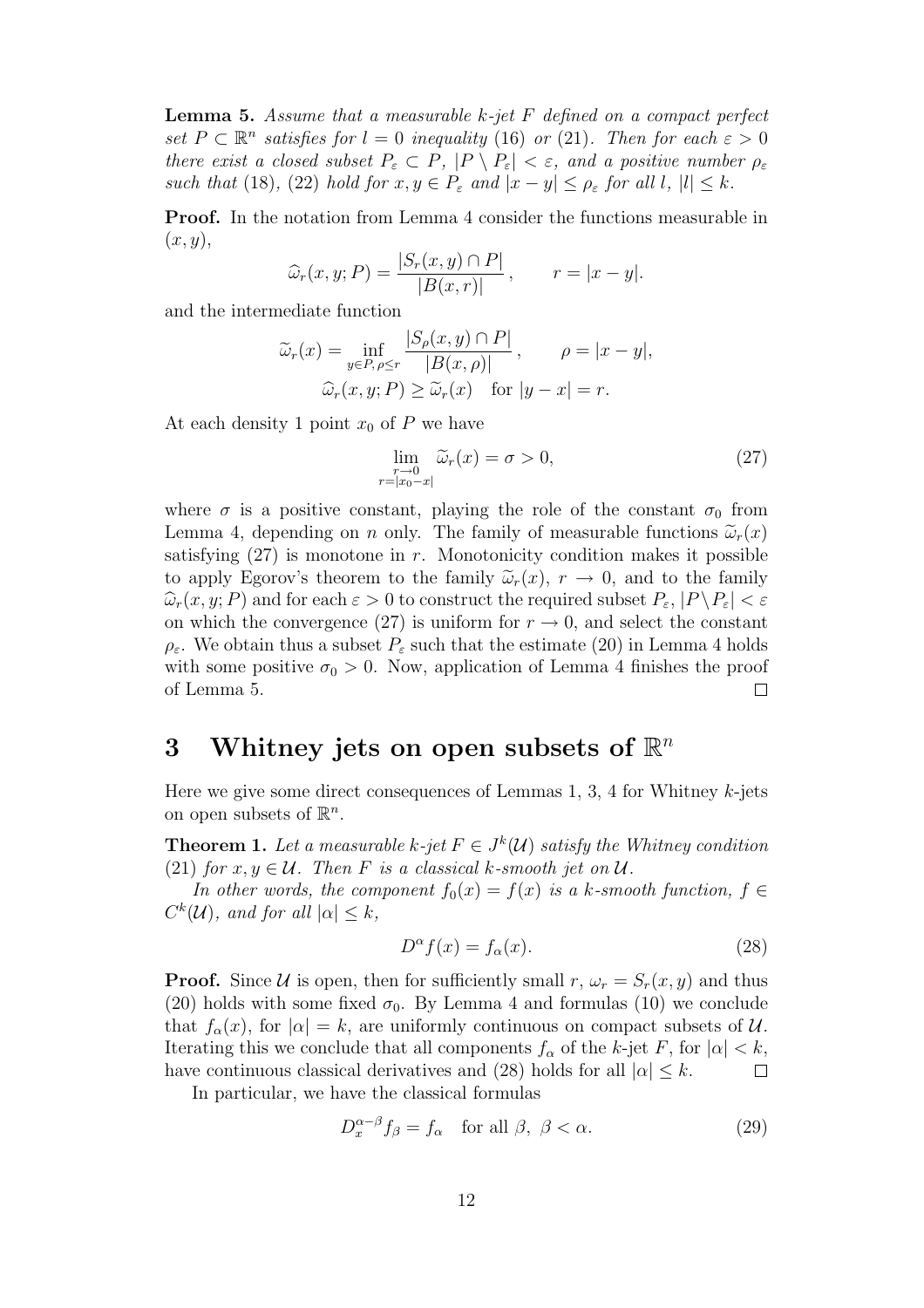**Corollary 1.** If a measurable k-jet  $F \in J^k(\mathcal{U})$  satisfies the condition

$$
R^k F(x, y) \equiv 0 \quad \text{for all } x, y \in \mathcal{U}
$$

then the initial term f of the k-jet F is a polynomial of degree  $\leq k$ .

As already remarked by Marcinkiewicz–Zygmund [33], [34], if the measurability assumption is dropped then the corollary and the whole DMZ theory fails (Hamel basis on  $\mathbb{R}$ !).

## 4 Denjoy–Marcinkiewicz–Zygmund theory

It is convenient and useful to represent the local Taylor fields  $T_y^k F(x)$  and Taylor remainders  $R^k F(y, x)$  in terms of the variables  $(y, y + h)$ ,  $x = y + h$ , h "small". This is also in better agreement with the tradition [33], [34], [29], and makes easier the references to most of the existing literature (mainly for functions of one variable [18]). We recall the classical Taylor formula for functions  $f(x) \in C^k(\mathcal{U}), x \in \mathcal{U}, \mathcal{U}$  -open in  $\mathbb{R}^n$ ,  $f^r(x) \equiv D^r f(x)$ ,  $|r| \leq k$ ,  $f^{0}(x) = f(x).$ 

$$
f(x+h) = \sum_{r=0}^{k} \frac{f^r(x)h^r}{r!} + \widehat{R}^k f(x,h)h^k
$$
 (30)

$$
\widehat{R}^k f(x, h) = \int_0^1 \frac{(1-t)^{|k|-1}}{(k-1)!} \left[ f^k(x+th) - f^k(x) \right] dt.
$$
 (31)

It is also useful to employ the normalized Taylor remainders  $e^{k} f(x, h) =$  $e^{k}(x,h)$ , if the function f is fixed, defined by

$$
e^{k} f(x,h)|h|^{k} \doteq \widehat{R}^{k} f(x,h)h^{k}.
$$
 (32)

Since in the classical case of k-smooth functions on open subsets of  $\mathbb{R}^n$  the derivatives  $f^r$  are  $(k - |r|)$ -smooth,

$$
f \in C^k(\mathcal{U}) \Rightarrow f^r(x) = D^r f(x) \in C^{k-|r|}(\mathcal{U}),
$$

it is obvious that formulae (30) are intimately connected with the formulae

$$
f^{l}(x+h) = \sum_{j=0}^{k-|l|} \frac{f^{l+j}(x)h^{j}}{j!} + \widehat{R}_{l}^{k} f(x,h)h^{k-l}, \quad |l| \le k,
$$
  
\n
$$
e_{l}^{k} f(x,h)|h|^{k-l} \doteq \widehat{R}_{l}^{k} f(x,h)h^{k-l}.
$$
\n(33)

The remainders  $\hat{R}^k f(x, h)$ ,  $\hat{R}^k_l f(x, h)$  satisfy the conditions

1. They are continuous in 
$$
(x, h)
$$
 for  $|h| \le \delta$ ,  $\delta$  small  
2.  $\widehat{R}_l^k f(x, 0) = 0$ ,  $\widehat{R}_l^k f(x, h) = o(1)$ ,  $|h| \to 0$  (34)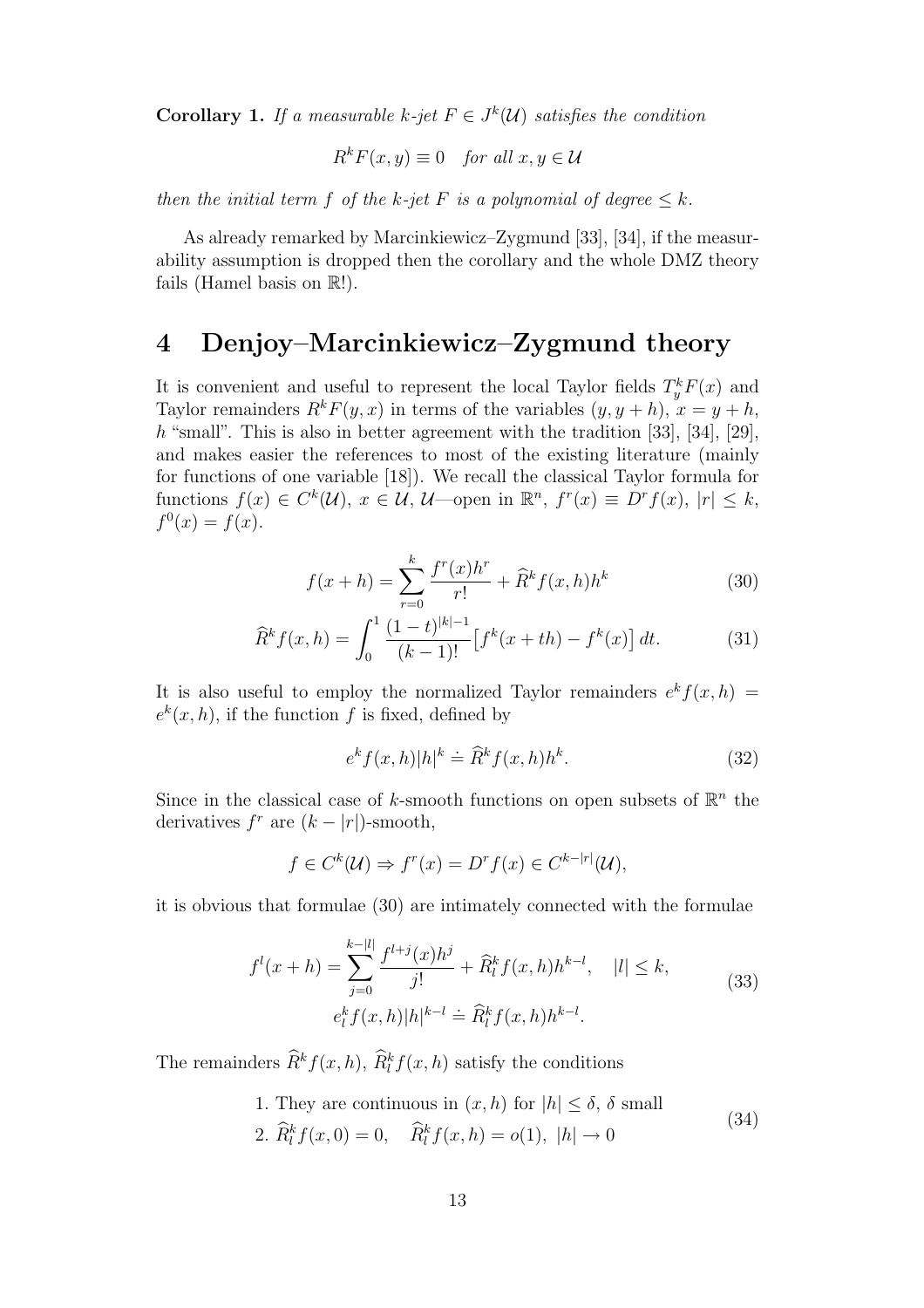This holds for the normalized remainders  $e_l^k(x,h)$  if, by definition, we set  $e_l^k(x,0) = 0$ . In (32) and (33)  $e_l^k(x,h)$  is defined for  $|h| > 0$  only.

On compact subsets  $\Sigma \subset \mathcal{U}$ , more precise formulation can be given

$$
|\widehat{R}_l^k f(x,h)| \le \alpha_{\Sigma}^l(|h|), \quad x \in \Sigma, \ |l| = 0, \dots, k,
$$
\n
$$
(35)
$$

for some concave functions  $\alpha_{\Sigma}^{l}(t), t > 0, \alpha_{\Sigma}^{l}(0) = 0$ , depending on f in general.

All these facts are direct consequences of the explicit formulae for the Taylor remainders of type (31) or (33).

In the literature various generalized concepts of differentiation have been proposed based on formula (30) and the Taylor remainder estimates (34) and (35) for  $h \to 0$ . If for a (measurable) function  $f(x)$  defined in a neighbourhood  $\mathcal{U}_x$  of x the "values"  $f_r(x)$  in the multilinear matrix sense,  $|r| \leq k$ , can be assigned such that

$$
f(x+h) = \sum_{r=0}^{k} \frac{f_r(x)h^r}{r!} + R^k f(x,h), \quad f_0(x) \equiv f(x), \tag{36}
$$

for  $x + h \in \mathcal{U}$ , i.e., |h| small, then the polynomial in h in (36) is the total k-Peano derivative (also called de la Vallée–Poussin derivative) of the function f at x (F. Ch. Liu [30], [31] uses the term k-order Taylor derivative, in the sequel we alternatively use both terms). We also write  $f_r(x) = apD^rPf(x)$ ,  $|r| \leq k$ .

If in (36) the points  $h \in \mathbb{R}^n$ ,  $|h| \to 0$ , are restricted to a subset  $H(x)$ with density 1 at the point  $x$ , then we speak about *approximate* (approximative) derivatives (derivative along the set  $H(x)$ , varying with x, denoted ap.der., ap.lim. etc.), see e.g. [36]. The concepts of approximate derivatives were introduced by A. Denjoy [15] and A. Khintchine [27] independently at the beginning of the XX century (∼1915). A. Khintchine used the term asymptotic derivative.

It is rather obvious that, if meaningful, the total k-Peano derivative, i.e., all terms  $f_r(x)$ ,  $|r| \leq k$ , are uniquely determined.

If, in analogy with (30) and (33) we would like to extend formula (36) to the formulas

$$
f_l(x+h) = \sum_{j=0}^{k-|l|} \frac{f_{l+j}(x)h^j}{j!} + R_l^k f(x,h), \tag{37}
$$

$$
|R_l^k f(x, h)| = o(|h|^{k-l}), \quad |h| \to 0,
$$
\n(38)

$$
e_l^k f(x,h)|h|^{k-l} \equiv |R_l^k f(x,h)|, \quad |h| > 0,
$$
  

$$
e_l^k f(x,h) \le \alpha_{l,\Sigma}^k(|h|), \quad x \in \Sigma
$$
 (39)

for some concave functions  $\alpha_{l,\Sigma}^k(t)$ ,  $\alpha(0) = 0$ ,

then we would be faced with the discussion of the existence problem of  $(k -$ |l|)-Peano derivatives of the terms  $f_l$  for various values of  $l, |l| < k$ , at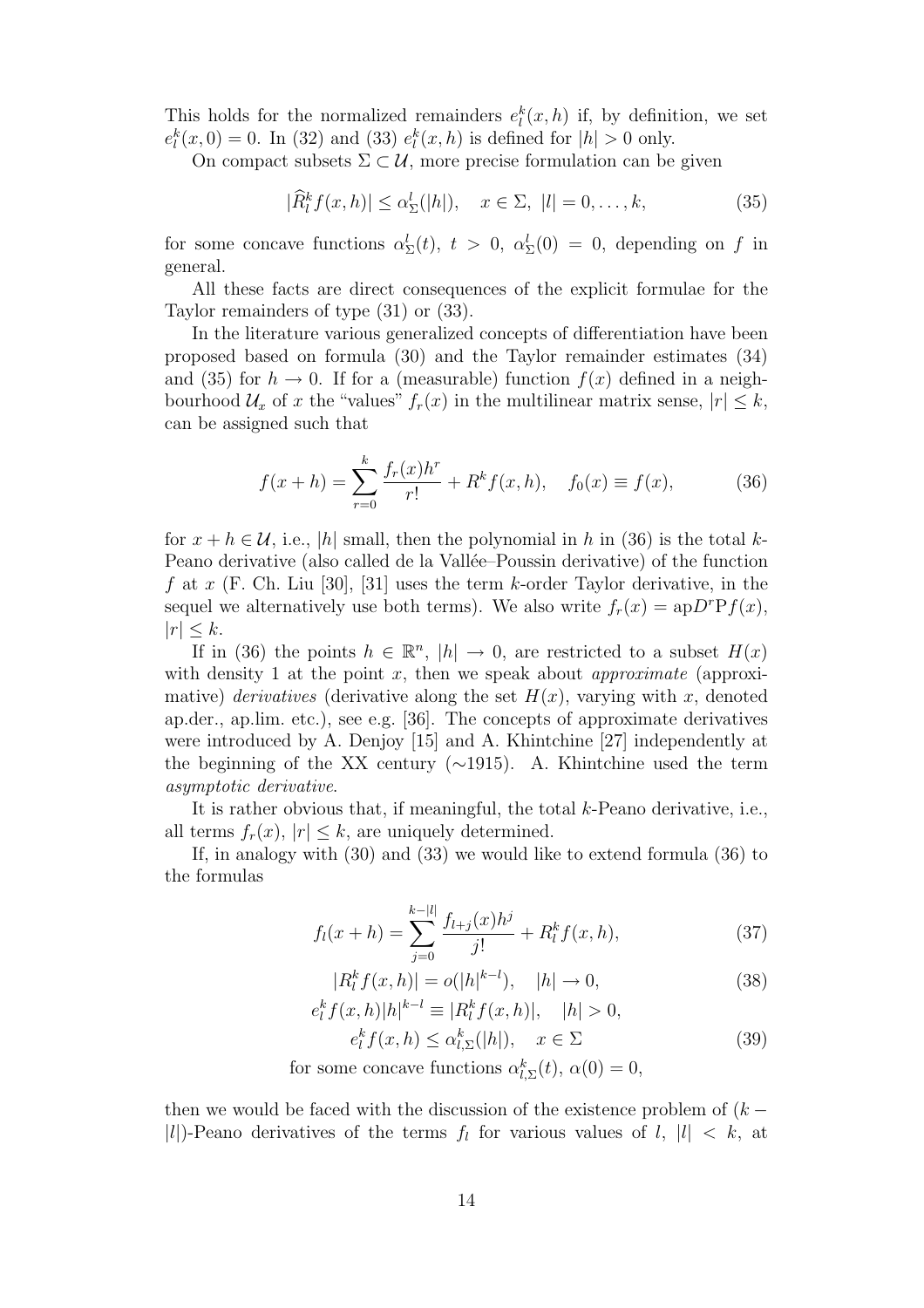the point  $x$  etc. Though, up to my knowledge, there are practically no publications available up to most recent times on these topics in the area of real analysis in  $\mathbb{R}^n$ , there is an immense, and permanently growing in volume number of papers on differentiation of functions on the real line  $(n = 1)$ . It would be very difficult to review these papers—cf. the papers [10], [11], [18], [20], [45] and the numerous references quoted therein! The amount of conceptual variations and counterexamples to various possibilities here is enormous.

It is our good luck that the concept of approximate Peano differentials of higher order, as proposed in  $\mathbb{R}^n$  by Federer and Whitney, and essentially initiated by Marcinkiewicz–Zygmund in 1935 [33], [34], allows to control the situation precisely as is the case with the notion of approximate continuity a.e. in the Luzin–Egorov–Denjoy structure theorems for measurable functions. The general answer is sketched in our Theorem 4 below, Section 4.2.

In terms of k-jets  $F, F \subset J^k(\Sigma)$ , introduced above, defined on an arbitrary subset  $\Sigma$  of  $\mathbb{R}^n$ ,  $\Sigma \subset \mathbb{R}^n$ ,  $F = (f_0(x), f_1(x), \ldots, f_k(x))$ , expressions (36), (37) with the conditions (38) can be considered as Taylor formulas of order k for the k-smooth real valued functions on  $\Sigma$  (or a smooth mapping  $f : \Sigma \to V$  of  $\Sigma$  into some finite dimensional vector space over the reals). They should be considered as expressing the necessary conditions to be satisfied by "k-smooth functions" (mappings) on  $\Sigma$ , whatever meaning the term "k-smooth on  $\Sigma$ " could have. The simplest and most natural should be: f is k-smooth on  $\Sigma$  if f is the restriction of a  $g \in C^k(\mathcal{U})$  for some open set  $\mathcal{U}$ containing  $\Sigma$  strictly in the interiour

$$
f = g|_{\Sigma}
$$
 or  $J^k(g)|_{\Sigma} = F$ ,  $\Sigma \Subset \mathcal{U}$ ,  $F \subset J^k(\Sigma)$ . (40)

### 4.1 Marcinkiewicz-Zygmund converse Taylor theorems

The most general "existence" problem of DMZ theory is the description of the "simplest conditions" which a k-jet F on  $\Sigma$ ,  $F \subset J^k(\Sigma)$  should satisfy so that it may be identified with some  $J^k(g)$ ,  $g \in C^{\infty}(\mathbb{R}^n)$ . The possible answers are called converse Taylor theorems (or CTT for short). This term was probably first used by Abraham–Robbin in [1] and repeated in [29].

In the rather trivial classical case  $\Sigma = \mathcal{U}$ ,  $\mathcal{U}$ —open subset of  $\mathbb{R}^n$ ,  $F \in$ mes  $J^k(\mathcal{U})$ , two simplest examples occur:

**Theorem 2.** Let F be a measurable k-jet on U satisfying all conditions (36), (37) and (38),

$$
e_l^k F(x, h) \to 0 \quad \text{for} \quad (x, h) \to (x_0, 0) \text{ and all } |l| \le k. \tag{41}
$$

Then the component  $f_0 \equiv f(x) \in C^k(\mathcal{U})$  and it generates the k-jet F, i.e.,

$$
f_{\alpha}(x) = D^{\alpha} f(x) \quad \text{for all} \quad |\alpha| \le k. \tag{42}
$$

In particular,

$$
f_{\beta} = D^{\beta - \alpha} f_{\alpha} \text{ in } \mathcal{U} \text{ for } \beta \ge \alpha, \ |\beta| \le k. \tag{43}
$$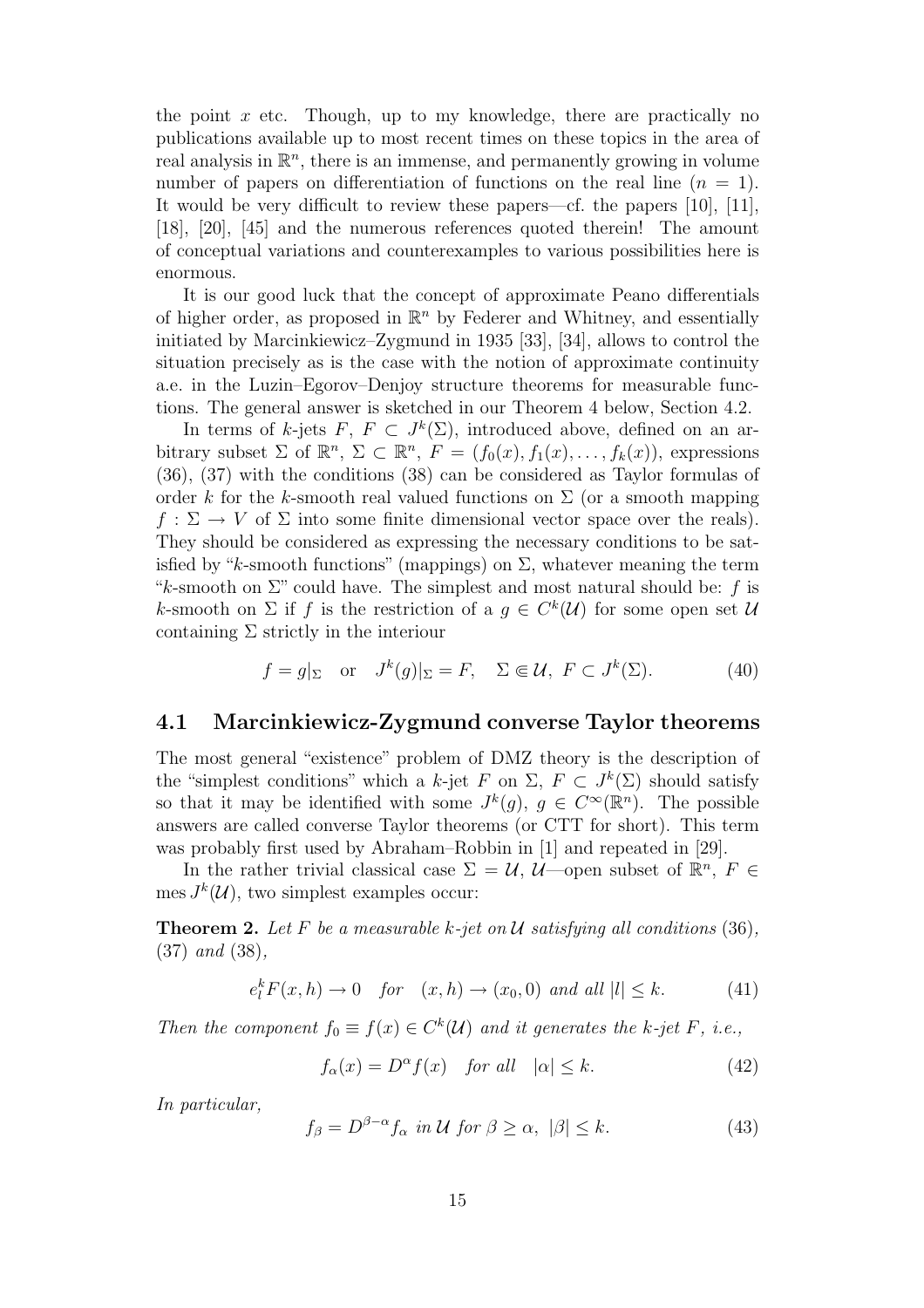**Proof.** Direct checking: (36), (37) imply for  $h \to 0$ , continuity of all  $f_l(x)$ and the differentiability  $f_{l+1}(x) = Df_l$  for all  $l, |l| \leq k$ . Iterating we get (42) and (43).

**Theorem 3.** Let F be a measurable k-jet in U satisfying (36) with the condition

$$
e^{k}F(x,h) \to 0 \quad \text{for} \quad (x,h) \to (x_0,0). \tag{44}
$$

Then  $f \in C^k(\mathcal{U})$  and  $f_l = D^l f$  for all  $|l| \leq k$ .

Proof. By our Lemma 4 condition (44) implies (41) and the proof reduces to the proof of Theorem 2. For the case of continuous  $k$ -jets Theorem 3 was proved by Glaeser in [21]. See also [1]. Instead of the Markov inequality argument employed in our proof of Lemma 4 he uses some kind of multivariate Lagrange interpolation lemma—recalled above—allowing to reproduce an arbitrary polynomial  $P(y)$  in  $\mathbb{R}^n$ , and consequently the derivatives  $DP(y)$  at an arbitrary point  $y \in \mathbb{R}^n$  from its values at a sequence of suitably chosen points  $a_j \in \mathbb{R}^n$ ,  $j = 1, ..., (r + 1)^n$ . Glaeser's proof is presented in detail in [1].  $\Box$ 

### 4.2 DMZ theory on arbitrary measurable sets

As a main result of DMZ theory in n variables we have the following Theorem 4. It is the *n*-dimensional extension of the Denjoy–Marcinkiewicz– Zygmund main results on approximate differentiability of measurable functions on arbitrary measurable subsets of the real line [16], [33], [34].

**Theorem 4.** Let  $f(x)$  be a measurable function defined on a measurable set  $P \subset R^n$ ,  $|P| > 0$  (P-perfect), approximately k-th Peano differentiable (in the sense of formal definition  $(36)$ – $(37)$ ) with the k-th normalized remainder  $e^{k}f(x,h)$  such that

$$
ap \lim_{h \to 0} e^k f(x, h) = 0 \quad \text{for a.e.} \quad x \in P.
$$

Then the (vector valued) l-th Peano derivatives  $f_l(x)$  in (35) are approximately  $(k - |l|)$ -th Peano differentiable a.e. and the iterative formulas

$$
\mathrm{ap}D^{j}Pf_{l}(x) = f_{l+j}(x), \quad |j| \le k - |l| \tag{45}
$$

hold for almost a.e. point of P.

Proof. The auxiliary results and concepts described in Section 2 above give us all tools sufficient to describe the complete proof of Theorem 4. Especially helpful in this respect are our Lemmas 4 and 5. However here, instead of following that route, we consider worthwhile to expose the fact that apparently the shortest way to Theorem 4 is to use the point III of our main Theorem 5 below. Here is the rather precise sketch of this proof: It is immediate that almost each point x of P is a density point of some  $Q_{i_0}$ ,  $i_0 = i_0(x)$ , in the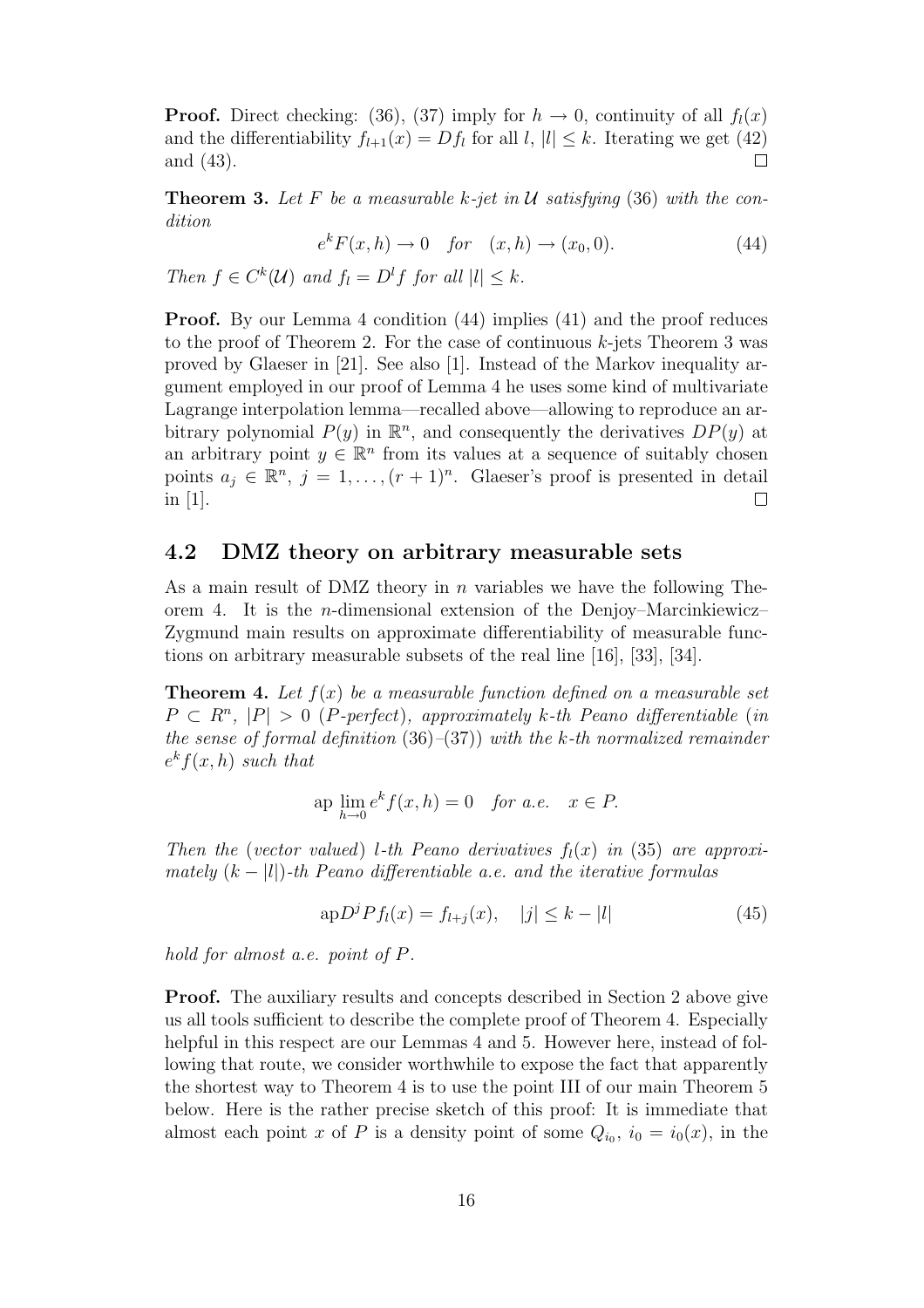decomposition  ${Q_i}$  of Theorem 5 III. The k-jet  $F|_{Q_{i_0}}$  is then generated by the k-jet of the Whitney k-smooth function  $g|_{Q_{i_0}}$  on  $Q_{i_0}, g \in C^k(U), x \in U$ open set. In particular the approximate Peano derivatives of  $f$  at the point x are equal to the classical derivatives of q at x, for which the iterative formulas (45) hold. This is precisely the way how J. Marcinkiewicz proved in 1936, [33], his main Theorem 3 and its Corollary II. 10, though he did not explicitly formulate the decomposition III, which for  $k = 1$ , was given as late as in 1951 by H. Whitney [48].

# 5 Whitney–Luzin theory

Whitney–Luzin theory for measurable k-th Peano differentiable functions is an alternate version of DMZ-theory.

It is the central topic of the present paper. It seems proper therefore to recall the precise definition. Let  $f$  be a measurable (real-valued) function on a measurable set  $P \subset \mathbb{R}^n$ . Let k be an integer,  $k \geq 1$ .

**Definition 4.** f is  $k$ -Peano differentiable—or Peano differentiable of order k—at the point  $y \in P$  if there exists a k-jet  $F = (f_0, \ldots, f_\alpha), |\alpha| \leq k$ ,  $f_0(y) = f(y)$ , such that for all  $h \in \mathbb{R}^n$  such that  $y + h \in P$ 

$$
f(y+h) = \sum_{|\alpha|=0}^{k} \frac{f_{\alpha}(y)h^{\alpha}}{\alpha!} + R^{k}F(y, y+h)
$$

$$
\equiv T^{k}F(y, h) + R^{k}F(y, y+h)
$$
(46)

 $|R^{k} F(y, y+h)| = o(|h|^{k})$ or  $R^k F(y, y + h) = e^k F(y, h) |h|^k$  with  $|e^k F(y, h)| = o(1), |h| \to 0.$ 

Equivalently,

$$
\lim_{|h| \to 0} e^k F(y, h) = 0 \quad (y + h \in P). \tag{47}
$$

If for a given  $y, y \in P$ , there exists a set  $H(y)$  of points of the form  $y + h \in P$  such that  $H(y)$  has density 1 at y, and

$$
\lim_{|h| \to 0, y + h \in H(y)} e^k F(y, h) = 0,
$$
\n(48)

we say that the Taylor k-order polynomial defined by (46) or the k-jet  $F =$  $(f_0,\ldots,f_\alpha(y),\ldots,f_k)$  is the approximate total k-th Peano derivative of f at  $y$ , and define

$$
F = \mathrm{apP}^k D f(y).
$$

It is uniquely determined at the (positive density) points of P.

The class of measurable functions on  $P$ , admitting approximate  $k$ -th Peano derivatives at each point of the set P, will be denoted by  $apP^kD(P)$ . In the sequel we freely identify the function f in  $apP^kD(P)$  with the corresponding k-jet F of its k-th Peano derivatives  $f_{\alpha}(y), y \in P$ .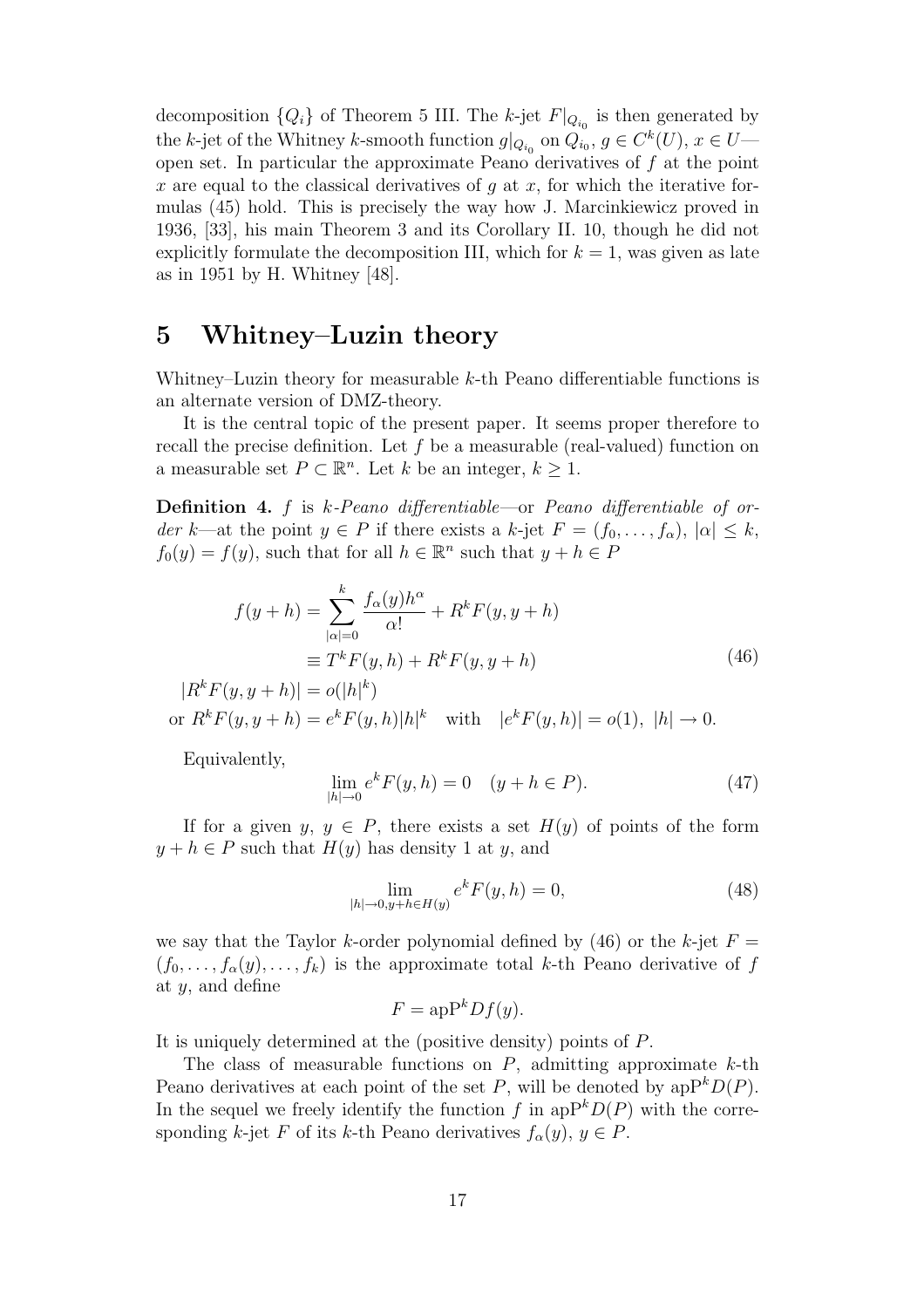**Theorem 5.** Let F be a measurable k-jet,  $F \subset \text{mes } J^k(P)$  on a perfect set P,  $|P| > 0$ . Then the following three conditions are equivalent:

- I. F has an approximate total k-differential at a.e. point.
- II. F is k-quasismooth on P.
- III. There exists a sequence of disjoint closed subsets  $Q_1, Q_2, \ldots^4$  such that  $P = Z \cup \bigcup Q_i$ ,  $|Z| = 0$  and  $F|_{Q_i} \in C^k(Q_i)$  for each i.

**Proof.** Together with the remainders  $R_l^{k-|l|} F(y, x)$  it is convenient to introduce the normalized remainders  $e_l^k F(y, x)$ ,

$$
|x - y|^{k - |l|} e_l^k F(y, x) \equiv R_l^{k - |l|} F(y, x), \quad e_0^k F \equiv e^k F.
$$

We agree that  $e_l^k F(x, x) \equiv 0$ . The remainders  $R_l^{k-|l|} F(y, x)$  and  $e_l^k F(y, x)$  are measurable functions in the pair of variables  $x, y$  from the cartesian product  $P \times P$ .

 $I \Rightarrow II$ . The assumption implies that for a.e. point  $x \in P$  and each  $\varepsilon > 0$ the set

$$
H(x,\varepsilon) = \{t \in P : e^k F(x,t) < \varepsilon\} \tag{49}
$$

has density 1 at x. The same holds at the points y, and for sufficiently small  $\delta$ the intersection set<sup>5</sup>

$$
\omega_r(x, y) = [H(y, \varepsilon) \cup H(x, \varepsilon)] \cap S_r(x, y), \quad r < \delta,
$$
 (50)

is a portion of  $P \cap S_r(x, y)$  such that for  $t \in \omega_r(x, y)$ ,  $e^k F(x, t) \leq \varepsilon$  and  $e^{k}F(y,t)\leq\varepsilon,$ 

$$
|\omega_r| \ge \sigma |P \cap S_r(x, y)|
$$

with  $\sigma$  independent of r, x, y. Hence for  $x, y \in P$ ,  $|x - y| < \delta$ , by Lemma 3

$$
||R_l^{k-|l|} F(y,x)|| \le C_l \varepsilon |x-y|^{k-|l|}, \quad |l| \ge 1, \ |x-y| < \delta,\tag{51}
$$

where  $C_l$  depends on  $k, n, l, \sigma$  only.

To prove II we have to construct, for any given  $\varepsilon > 0$ , a closed subset  $Q = Q_{\varepsilon} \subset P$  such that  $|P \setminus Q| < \varepsilon$  and for each  $\varepsilon' > 0$  there is a  $\delta > 0$  such that

$$
|R^k F(y, x)| \le \varepsilon' |x - y|^k, \quad x, y \in Q,
$$
\n<sup>(52)</sup>

and  $F|_Q$  is continuous.

Let the positive number  $a > 0$  be defined by

$$
|S_r(x,y)| = 2a|B_r(x)|.
$$
 (53)

<sup>&</sup>lt;sup>4</sup>Decomposition III depends on the function  $f$  of the  $k$ -jet  $F$ . It realizes what can be called a Whitney smooth free interpolation of  $F$  by Whitney  $k$ -smooth functions.

<sup>5</sup> It was already Stepanoff [42] who, long before Whitney [48], employed the spherical segments  $S_r(x, y)$  in his studies of approximate differentiability of approximately Lipschitz functions.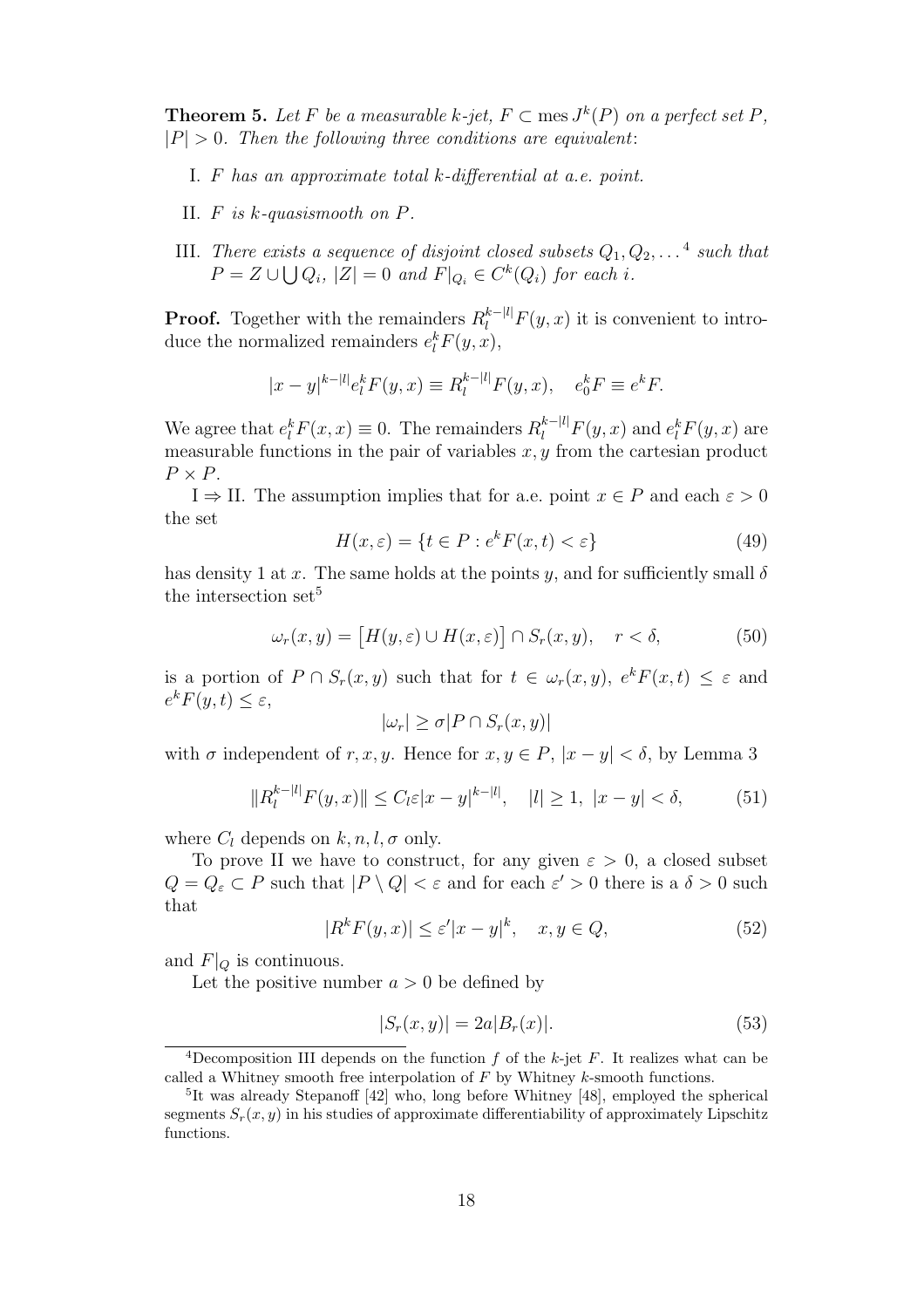By similarity the number a does not depend on r. We take  $r = |x - y|$ . Consider a sequence  $r_i \rightarrow 0$ , e.g.  $r_i = \frac{1}{i}$  $\frac{1}{i}$ ,  $i = 1, 2, \ldots$  For  $x \in P$  set  $V_i = |B_{r_i}|$  and

$$
\psi_i(x,\eta) = |B_{r_i}(x) \setminus H(x,\eta)|. \tag{54}
$$

Then for each  $\eta$ 

$$
\frac{\psi_i(x,\eta)}{V_i} \to 0 \quad \text{as} \quad i \to \infty. \tag{55}
$$

Define also a real valued function

$$
\phi_i(x) = \mathop{\rm g.l.b.}_{\eta} \{ \psi_i(x, \eta) < aV_i \}. \tag{56}
$$

 $\psi_i(x,\eta)$  is measurable in x for fixed  $\eta$ , and for fixed x it is decreasing in  $\eta$ , continuous on the left. Thus

$$
\phi_i(x) \le \eta \quad \text{iff} \quad \psi_i(x, \eta) < aV_i \tag{57}
$$

and  $\phi_i(x)$  is measurable.

From (55) and (57) it follows that

$$
\lim_{i \to \infty} \phi_i(x) = 0 \tag{58}
$$

at each point of the set  $P_1$  of approximate total differentiability of  $F$ .

By Luzin's and Egorov's theorems there is a closed set  $Q \subset P_1$  satisfying  $|P_1 \setminus Q| = |P \setminus Q| < \varepsilon$ , and such that  $F|_Q$  is continuous on Q and  $\phi_i(x) \to 0$ uniformly in Q.

We have to prove that for each  $\varepsilon' > 0$  there is a  $\delta > 0$  such that

$$
||R^k F(x, y)|| \le \varepsilon' |x - y|^k \quad \text{if} \quad x, y \in Q, \ |x - y| < \delta. \tag{59}
$$

Setting  $\varepsilon_1 = \frac{\varepsilon'}{C}$  $\frac{\varepsilon'}{C}$  (*C*—an absolute constant to be fixed later) we may choose  $\delta$ so that

$$
|R_l^{k-|l|} F(x, y)v^l| \leq \varepsilon_1 |v|^l |x - y|^{k-|l|}
$$
  
\n
$$
|R_l^{k-|l|} F(y, x)v^l| \leq \varepsilon_1 |v|^l |y - x|^{k-|l|}
$$
  
\n
$$
|R_l^{k-|l|} F(y, x)v^l| \leq \varepsilon_1 |v|^l \quad \text{if} \quad x, y \in Q, \ |x - y| < 2\delta,
$$
 (60)

and

$$
\phi_i(x) < \varepsilon_1 \quad \text{for} \quad x \in Q, \ \frac{1}{i+1} < \delta. \tag{61}
$$

Now take  $x, y \in Q$  with  $|x-y| < \delta$ . Let j be the largest integer such that  $\frac{1}{j} \geq$  $|y-x|$  and consider the spherical segment  $S_j = S_{r_j}$ . Since  $\frac{1}{j+1} < |y-x| < \delta$ , (61) and (57) give

$$
\psi_j(x,\varepsilon_1), \psi_j(y,\varepsilon_1) < aV_j.
$$

Therefore there is a point z in  $S_j \cap P$  belonging neither to  $B_i(x) \setminus H(x, \varepsilon_1)$ nor to  $B_i(y) \setminus H(y, \varepsilon_1)$ . Thus for this z

$$
|R^k F(x,z)| < \varepsilon_1 |x-z|^k \quad \text{and} \quad |R^k F(y,z)| < \varepsilon_1 |y-z|^k. \tag{62}
$$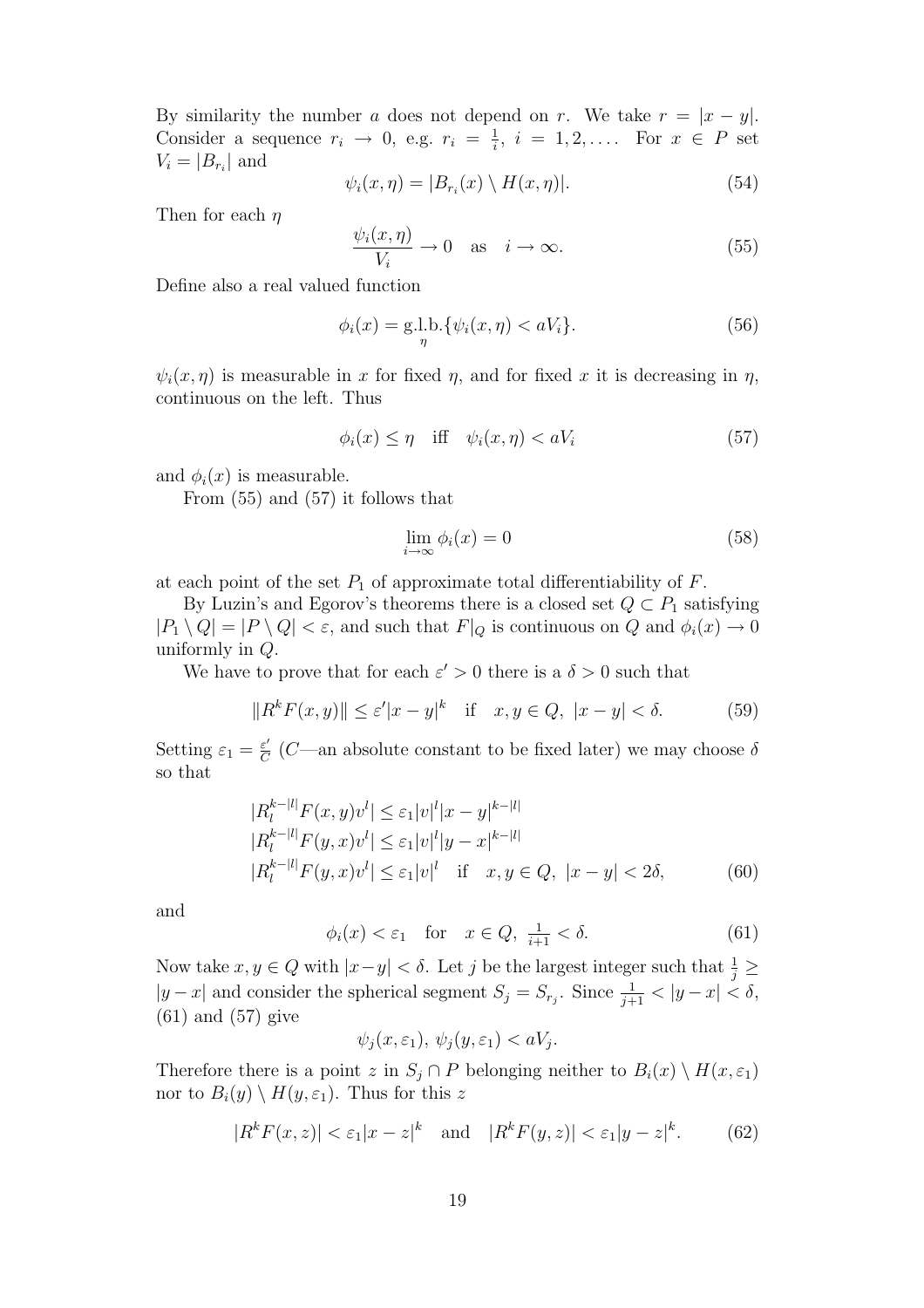We are now in the position to finish the proof of (59) by the use of our basic identity (11). Indeed, using (11), (51), (60) for  $v = z - y$  and (62) with the found intermediate point z we obtain

$$
|R^{k}F(x,y)| \leq |R^{k}F(x,z)| + |R^{k}F(y,z)| + \sum_{1 \leq |l| \leq k} \left| \frac{(z-y)^{l}}{l!} R_{l}^{k}F(x,y) \right|
$$
  

$$
\leq \varepsilon_{1}|x-z|^{k} + \varepsilon_{1}|y-z|^{k} + \sum_{1 \leq |l| \leq k} \frac{|z-y|^{l}}{l!} |R_{l}^{k}F(x,y)|
$$
  

$$
\leq 2\varepsilon_{1}|x-y|^{k} + \sum_{1 \leq |l| \leq k} |x-y|^{|l|} |x-y|^{k-|l|} \frac{2\varepsilon_{1}C_{l}}{l!} = 2\varepsilon_{1} \left(1 + \sum_{1 \leq |l| \leq k} \frac{C_{l}}{l!} \right) |x-y|^{k}
$$

which, with the choice  $C = 2(1 + \sum_{|l| \ge 1}$  $C_l$  $\frac{C_l}{l!}$ ) gives (59).

Thus we have found the closed set  $Q$  such that  $F$  is Whitney  $k$ -smooth on  $Q, |P \setminus Q| < \varepsilon$  and II holds.

Proof II  $\Rightarrow$  III goes along a rather standard way. We successively construct disjoint closed sets  $Q_1, Q_2, \ldots$  so that F is Whitney k-smooth in each of them and  $|P_i| \leq \frac{|P|}{2^i}$  where

$$
P_i = P \setminus \bigcup_{k=1}^i Q_k.
$$

Set  $Q_1 = Q_{\varepsilon}, \varepsilon = \frac{|P|}{2}$  and having found  $Q_1, \ldots, Q_{i-1}$  choose a closed  $Q'_i$ so that F is k-smooth in  $Q'_i$  and  $|P \setminus Q'_i| \leq |P|/2^{i+1}$ . Let  $\mathcal{U}_{\delta}(\widehat{Q})$  be the open  $\delta$ -neighbourhood of Q. Then for  $\delta$  small enough we can set  $Q_i =$  $Q'_i \setminus \mathcal{U}_{\delta}(\bigcup_{k=1}^{i-1} Q_k)$ . With this choice III obviously holds.

III  $\Rightarrow$  I. Suppose III holds. Let  $Q_i^*$  be the set of density points of  $Q_i$ and set  $Q^* = \bigcup_{i=1}^{\infty} Q_i^*$ . Then  $|P \setminus Q^*| = 0$  and it is immediate that F is approximately totally k-differentiable at any point  $x \in Q^*$ , or  $x \in Q^*_{i_0}$  for some  $i_0$ , since being a density 1 point of  $Q^* \subset P$  x is also a density 1 point of  $P$  and I holds.  $\Box$ 

The proof presented above is deliberately organized in detailed analogy to the original proof of Whitney to his Theorem 1 in [48]; we even use the same notation for functions  $\phi_i$ ,  $\psi$  etc. It is worthwhile to stress that the proof above operates for the fixed k directly. The proof of F. Ch. Liu [30] proceeds by induction on  $k$  and, as already remarked in the introduction, this inductive process should be performed very carefully. In somehow related proof of his Theorem 4 in [48] H. Whitney additionally assumes that the considered  $(k-1)$ -jet F is defined on an open neighbourhood U of the set P and a.e. totally differentiable in  $U$ . In the light of Movshovich's counterexample in [35] the inductive step should be performed with special care.

Also the discussed questions are somehow related with points 3.1.15, 3.1.16 and 3.1.17 in Chapter 3 of Federer's famous book [19].

For completeness we formulate also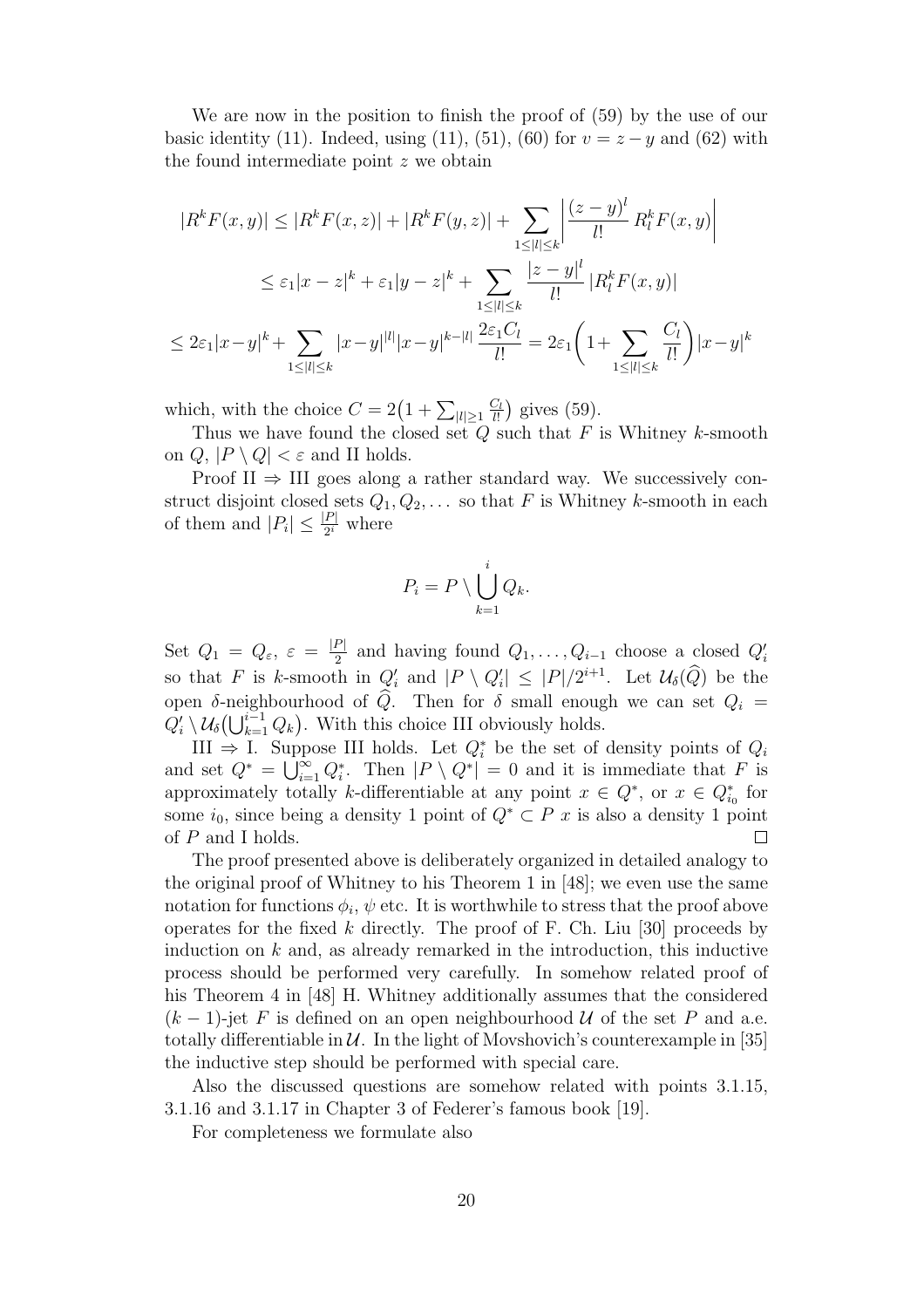**Theorem 6.** A k-jet F satisfying the assumptions of Theorem 5 has approximate partial k-th order derivatives a.e. iff  $F$  has an approximate total k-differential a.e.

This follows from a general theorem of S. Saks [38] to the effect that in the framework of approximate differentiability the mixed partial derivatives, though they may differ at individual points, coincide a.e.

We also have

Corollary 2. A  $(k-1)$ -jet F approximately Lipschitz at a.e. point of a perfect set P of positive measure has an approximate total differential a.e. in P.

This is Stepanoff's theorem on approximate total differentiability [42]. See [31].

Actually in the course of the above proof of Theorem 5, II, we proved II only in the sense of Whitney k-smoothness of F on a closed subset  $Q_{\varepsilon} \subset P$ such that  $|P \setminus Q_{\varepsilon}| < \varepsilon$ . If we apply the full strength of WhET from Section 2 we can formulate the corollary.

**Corollary 3.** In the conditions of Theorem 5 for each  $\varepsilon > 0$  there exists a smooth k-jet G (i.e. G is generated by a smooth function  $g \in C^k(\mathbb{R}^n)$ ) such that  $F|_{Q_{\varepsilon}} \equiv G|_{Q_{\varepsilon}}$ .

## 6 Conclusions and final remarks

Luzin's structure theorem ([17, p. 133]) plays a crucial role in our proof of Theorem 5 above. To see this theorem from a broader perspective we recall the main points of Luzin's theory.

Let P be a measurable subset of  $\mathbb{R}^n$  and  $\mathcal{M}(P)$  the class of real valued, finite a.e., measurable functions on P.

**Theorem 7.**  $^6$   $f \in \mathcal{M}(P)$  iff  $f$  is quasicontinuous on  $P$  (i.e. 0-quasismooth).

Closely related with Theorem 7 is Egorov's theorem (∼1912).

**Theorem 8.** Let  $f_n$  be a sequence of functions in  $\mathcal{M}(P)$  converging pointwise a.e. on P,  $f_n \to f$  a.e. Then for every  $\varepsilon > 0$  there exists a closed set  $P_{\varepsilon}$  such that

$$
|P \setminus P_{\varepsilon}| < \varepsilon
$$

and, for a subsequence  $f_{n_k}$ , the convergence of  $f_{n_k}$  is uniform on  $P_{\varepsilon}: f_{n_k} \to g_{\varepsilon}$ and  $g_{\varepsilon} \in C(P_{\varepsilon}).$ 

Notice that by the Tietze extension theorem Egorov's Theorem 8 implies Theorem 7.

Another deep fact of Luzin's theory is

<sup>6</sup>N. N. Luzin, ∼1912.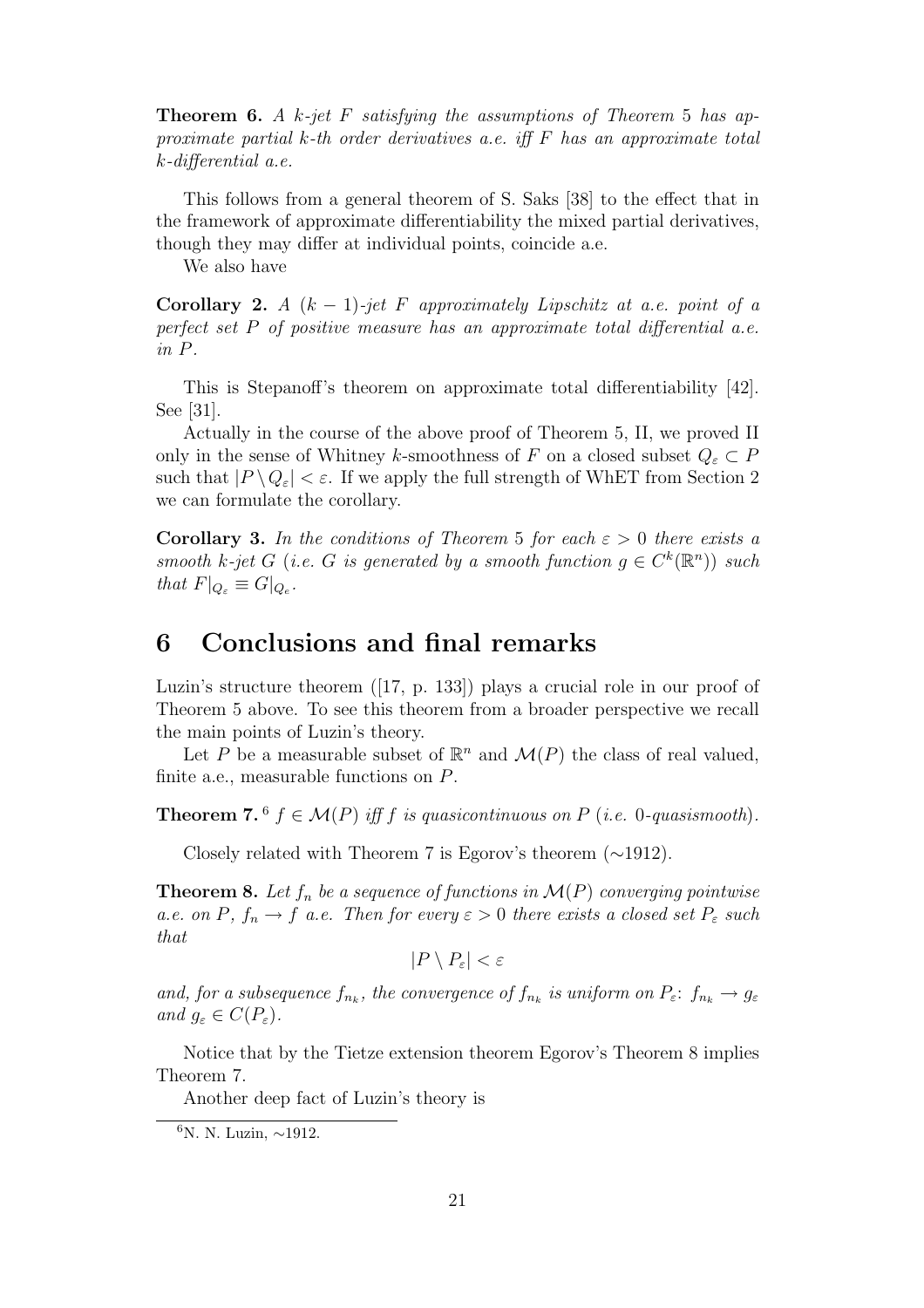**Theorem 9** (Luzin, Denjoy).  $f \in \mathcal{M}(P)$  iff f is approximately continuous at almost every point of P.

Theorems 7 and 9 combined give

**Theorem 10** (Luzin). A measurable function  $f \in \mathcal{M}(P)$  is quasicontinuous on P iff f is approximately continuous at almost every point  $x \in P$ .

Theorem 10 can be interpreted as an infinitesimal (pointwise, local) description of 0-quasismoothness (quasicontinuity).

A geometric description of continuity behaviour of a quasicontinuous function on a measurable set  $P$  may be also described by the decomposition of  $P$ into a countable family of disjoint closed subsets and a null-set.

**Theorem 11.** Let  $f : P \to \mathbb{R}$  be quasicontinuous, then P may be decomposed

$$
P = Z \cup \sum_{i=1}^{\infty} P_i \tag{63}
$$

into an at most countable family of closed disjoint sets and a set Z such that  $|P_i| > 0$  and  $|Z| = 0$  and  $f|_{P_i} \in C(P_i)$ .

The function  $f$  is then approximately continuous at each density 1 point of some  $P_i$ .

The decomposition (63) may be called the Luzin decomposition of P for the given  $f \in \mathcal{M}(P)$ .

Actually each of the assertions of Theorems 7–11 can be viewed as a characterization of measurability.

The equivalence of statements 7–11 above may be then formulated in the following Luzin–Denjoy theorem.

**Theorem 12.** For any measurable set  $P \subset \mathbb{R}^n$  and any real-valued function  $f: P \to \mathbb{R}$  the following are equivalent

- a)  $f \in \mathcal{M}(P)$ ,
- b)  $f$  is quasicontinuous on  $P$ ,
- c)  $f$  induces a countable Luzin decomposition of  $P$ ,
- d) f is approximately continuous at almost every point of P.

For the classical proofs of this fundamental theorem see e.g. Natanson [36] or Federer [19] or hundreds of other papers. They all study the behaviour of local oscillations of f measured by the 0-order remainder term  $Rf(x; y) =$  $f(x) - f(y)$ . The proof, e.g. see [19], may be organized as a sequence of implications a)  $\implies$  b)  $\implies$  c)  $\implies$  d)  $\implies$  a)<sup>7</sup>. In hundreds of papers devoted to various aspects of Theorem 12 this fundamental fact of real analysis was brought to its natural borders of generality when  $f: X \to Z$  is a

<sup>&</sup>lt;sup>7</sup>even though the precise formulation of c) is, or may be, missing in  $[19]$ .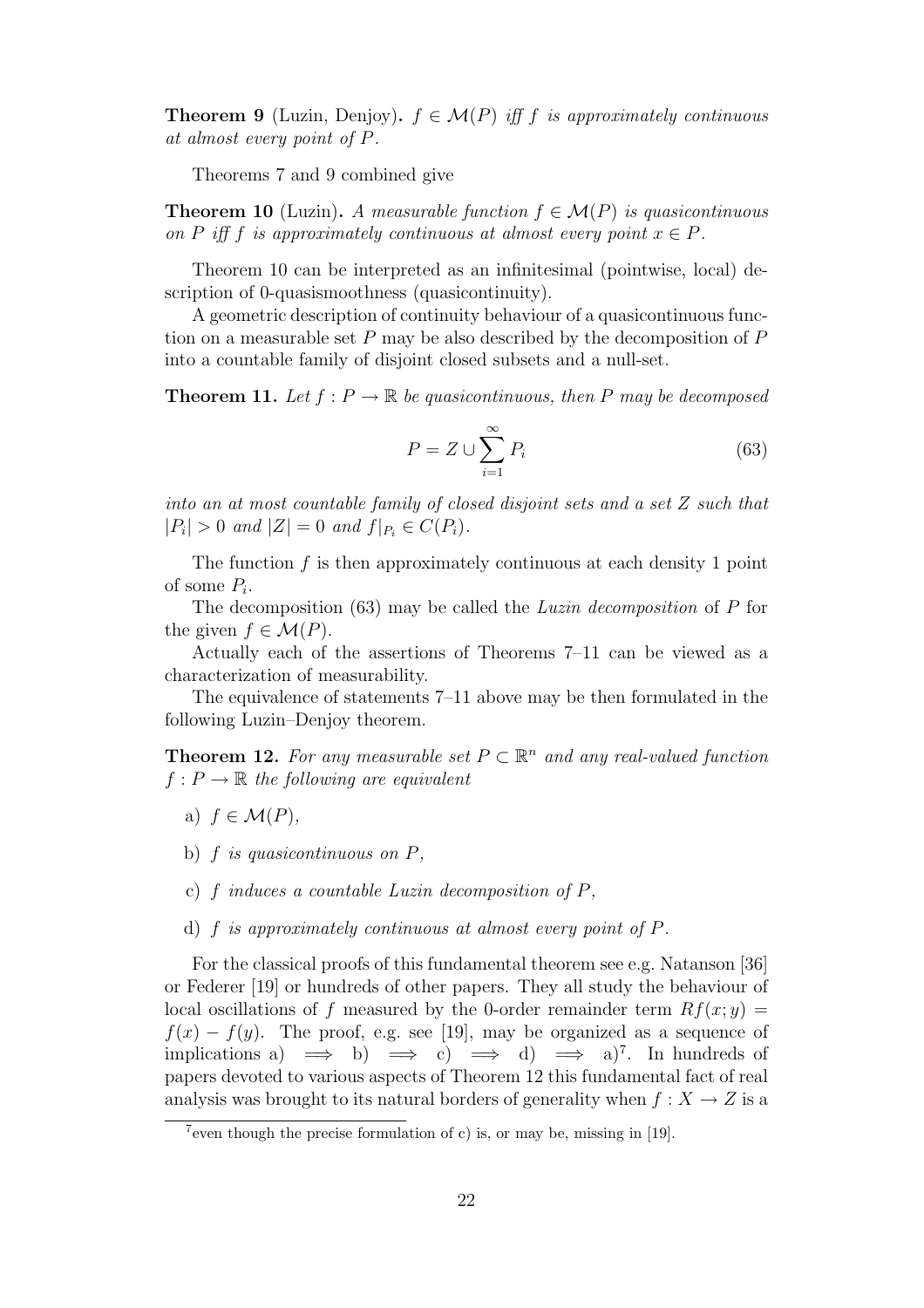mapping of measure metric space X into a separable metric space  $Z$ . In this context it is presented in [19] with the remainder estimated as  $Rf(x; y) =$  $\rho(f(x),f(y))$ , where  $\rho$  is the notation for the metric in Z.

Now our Theorem 5 is the precise extension of the Luzin–Denjoy theorem to the subclass of k-quasismooth functions of  $\mathcal{M}(P)$  characterizing it as the class ap $PD^k(P)$  of approximately k-Peano differentiable functions at almost every point of the perfect set  $P$ . Both theorems have the same simplicity and, in some sense, very similar conceptual structure. Also in either case the notion of approximate continuity or total differentiability cannot be avoided.

 $k$ -quasismooth functions on  $P$ , by definition, are restrictions to closed subsets of  $P_{\varepsilon}$ . In particular, obviously, for any k, k-quasismooth function on the perfect set  $P$  can be extended to  $k$ -quasismooth function on the whole enhancing space.

Apparently the notion of k-quasismoothness  $(k \geq 0)$  gives more precise geometric information about the behaviour of the function than the classical k-th or even k-Peano derivative. It is well known that the classical k-th derivative and the k-th Peano derivative for  $k \geq 2$  are not comparable, i.e., the existence of the one at a point does not imply the existence of the other at the same point or even a.e. It was also some surprise to real analysis specialists on differentiation  $[11]$ ,  $[18]$ ,  $[45]$ <sup>8</sup> when Buczolich in 1988 published [10] his example of 2-Peano differentiable function on a measurable closed perfect subset H of the real line  $\mathbb R$  which is not extendable to the 2-Peano differentiable function on the whole R. This is in contrast with the V. Jarnik result of 1923 (we refer also to [45]) that 1-Peano differentiable≡1-classical differentiable functions on an arbitrary perfect set  $H \subset \mathbb{R}$  are extendable with the same first derivative to the whole R. Together with the Whitney result ([48], Theorem 1) at that time not available for  $k > 1$ , all these results were apparently confirming the view that the order of differentiation  $k = 2$ creates a kind of threshold in the qualitative global understanding of the differentiation problem in dimension  $n = 1$  and  $n > 1$  as well. Apparently the longstanding query—conjecture of H. Federer in [19, 3.16–3.17], supported also by the Movshovich [35] example of a  $C^1[0,1]$  function  $f(x)$  with the second approximate derivative ap $f''(x) \equiv 0$  on a perfect set  $A \subset [0,1]$ , with meas([0, 1] \ A) arbitrarily small, contributed to considering this "analysis folklore idea" as an established "fact". As a consequence, the isolated publications and seminar lectures, [30], [31], [4], which expressed the contrary idea, were unnoticed or accepted with doubt, perhaps due to their insufficiently detailed presentations.

We stress here once more the opinion that the papers [30], [31], especially when properly complemented, maybe also with the natural application of Theorem 4 in Whitney's fundamental paper [48] apparently give a complete proof of our Theorem 5. The proof of Theorem 5 presented in detail here, and schematically discussed and proposed in [4], realizes for  $k \geq 2$  the alternate idea initiated by H. Whitney in [48], using the methods elaborated also by

<sup>&</sup>lt;sup>8</sup> and the vast literature recursively quoted in those papers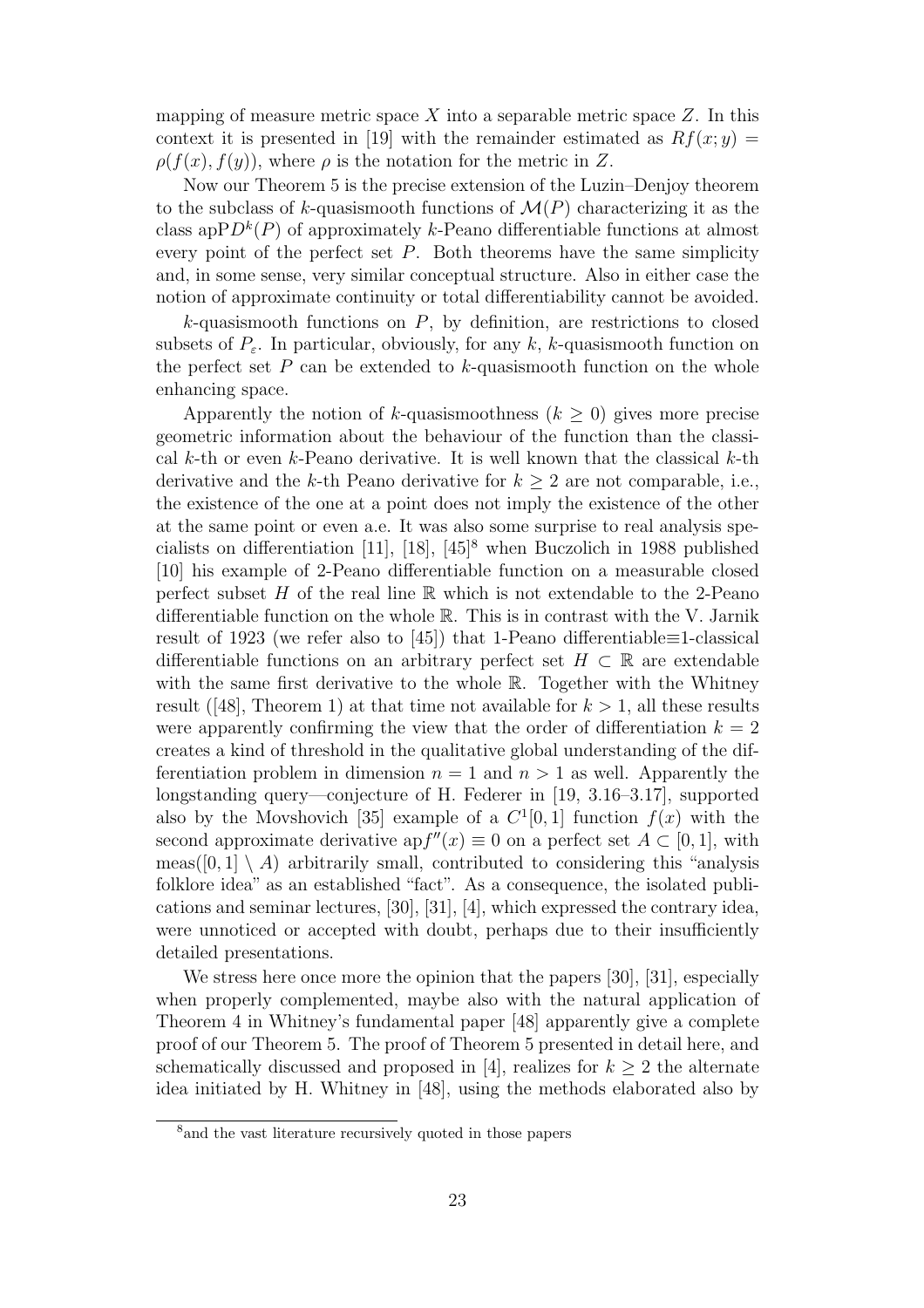his followers, B. Malgrange [32] et al., including the work of F. Ch. Liu and W. Tai [31].

In our discussion above we "tacitly" assumed that all involved functions and maps are measurable: the main reason for that was to avoid undue technical complications at the initial stage of the study. As a matter of fact it is feasible to start with "arbitrary" functions and formulate later additional assumptions implying measurability, e.g., of the consecutive approximate Peano derivatives  $f_k(y)$ . Thus in [48] Whitney assumes that the Taylor remainders  $R^k f(y; x)$  are measurable functions on the cartesian product  $P \times P$  and deduces, via Fubini type theorems, measurability of approximate derivatives  $f_k(y) = P D^k f(y)$  (for  $k = 1$ ). The measurability of higher order Peano derivatives  $(k \geq 2)$  on subsets of  $\mathbb{R}^n$  is a more subtle problem, though it also follows from measurability of the normalized remainders  $e^{k} f(y; x)$ , and their vanishing, in the sense of Egorov theorem, at the diagonal  $\Delta \subset P \times P$ ,

$$
\lim_{y \to x} e^k f(y; x) = 0, \quad (y, x) \in P \times P. \tag{64}
$$

This means, by definition, that for each  $\varepsilon > 0$ , the convergence (64) holds uniformly on some closed bounded subset  $P_{\varepsilon} \subset P$ , for which  $|P \setminus P_{\varepsilon}| < \varepsilon$ (i.e., on  $P_{\varepsilon} \times P_{\varepsilon}$ ).

The methods proposed in this paper, apparently, allow to obtain the following form of our main Theorem 5 for arbitrary functions, unifying the Whitney theory and the classical Luzin theory.

**Theorem 13.** Let P be a measurable subset of  $\mathbb{R}^n$ . For any (real valued) function  $f(x)$  on P and any integer  $k > 0$  the following holds:  $f(x)$  is kquasismooth on  $P$  iff  $f$  is approximately  $k$ -Peano differentiable at almost each point of P.

In particular for  $k = 0$  a quasicontinuous (0-quasismooth) function is approximately continuous at a.e. point and, thus, measurable. This seems to be the appropriate form of the classical Luzin theorem for a priori not necessarily measurable functions. Also part III of Theorem 5 holds for quasicontinuous functions.

Measurability of approximate k-th Peano derivatives for functions on the real line follows from the results of Marcinkiewicz–Zygmund [33], [34], where the Peano derivatives  $f_k(y)$  are identified with the Riemann derivatives or limits of  $\Delta^k f$ , expressed as finite difference quotients, which obviously preserve measurability. For higher dimensional differentiation processes apparently analogous formulas hold, though, probably, it would be difficult at this moment to give the precise reference, cf. [1]. The Glaeser interpolation formulas quoted above [1] may be useful in the precise proof of this fact.

Approximate total differentiability is a much weaker property than classical (Fréchet) total differentiability though, when both exist, they coincide. Therefore it is of interest to ask about additional conditions of global and infinitesimal character which imply total differentiability a.e. The classical general theorem is Rademacher–Stepanoff theorem on a.e. differentiability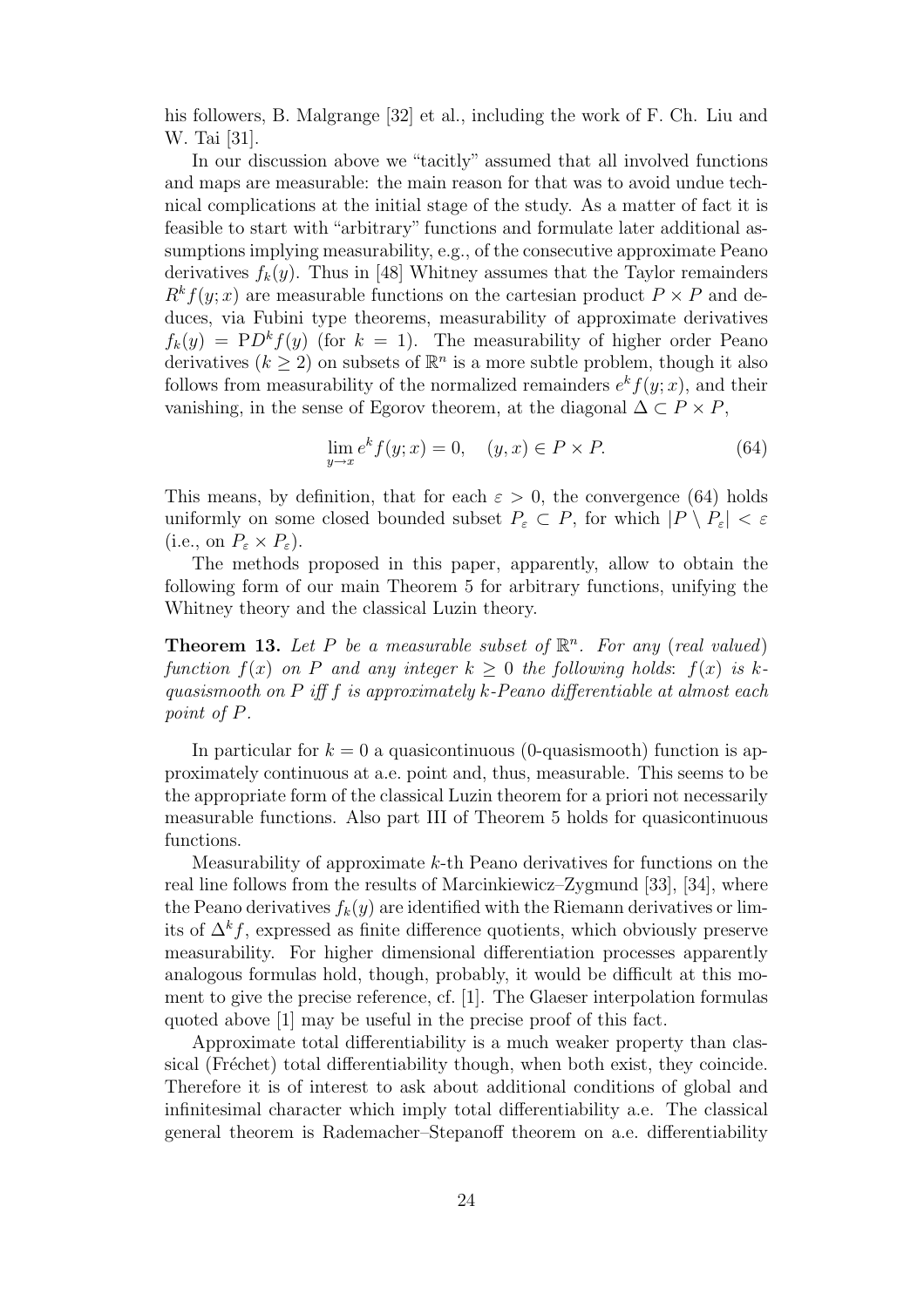of locally Lipschitz functions (maps). Higher order Rademacher–Stepanoff theorems have been also published in [31]. However, a simple geometrical characterization of functions admitting a.e. a total Peano differential is apparently missing.

An interesting insight into "smoothness" and pointwise differentiability of functions (maps) is obtained when intersection sets of their graphs are considered. Typically, given two function spaces  $\mathcal{F}_1 = \mathcal{M}(\Omega)$  and  $\mathcal{F}_2 = C(\Omega)$ with  $f \in \mathcal{F}_1$  measurable and  $g \in \mathcal{F}_2$  continuous, the intersection set  $E_{f,g}$  is defined as  $E_{f,q} = \{x \in \Omega : f(x) = g(x)\}.$ 

With  $A = E_{f,g}$  given and  $\mathcal{F}_2 \subset \mathcal{F}_1$  we say that g (a "good", "smoother" function) interpolates a "bad" function on the set A or that f restricted to  $A$ ,  $f|_A$ , extends (extrapolates) to g. In the classical interpolation problem the "irregular" function  $f \in \mathcal{F}_1$  and the interpolation set A are given and, what is looked for, is the interpolating "regular" function  $g \in \mathcal{F}_2$ . We speak about "free" interpolation when the interpolating set  $A$ , possibly well "approximating" the domain of f, is also to be defined. In Luzin's theory  $A$  is required to be a closed compact subset of  $\Omega$  and the answer is that for any  $\varepsilon > 0$ the free interpolation is possible on some closed set  $A_{\varepsilon}$  approximating  $\Omega$  in measure or such that  $|\Omega \setminus A_{\varepsilon}| < \varepsilon$ . Obviously the free interpolation problem admits a rich variety of natural (and interesting) modifications by varying the smoothness classes of  $\mathcal{F}_1$  and  $\mathcal{F}_2$  and the measure of "massiveness" of the coincidence set.

Besides Luzin's theory also the Ulam–Zahorski question (1951) on the free interpolation of a continuous function  $f \in C[0, 1]$  by a real analytic function q on some nonempty perfect set  $A \subset [0,1]$  was classical. Zahorski showed that the answer is negative. However, as late as in 1984 Lachkovich showed that any continuous function in  $C[0, 1]$  can be free interpolated by a  $C^{\infty}(H)$ -function on some nonempty perfect set H. See [45] and the references quoted there. On the other hand, Olevski and Weil in 1995 constructed an everywhere differentiable real valued function on the interval  $I = [0, 1]$  which cannot be free interpolated by any twice Peano differentiable function on any nonempty perfect subset of I. Also the Movshovich paper [35], quoted above, constructs a monotone function  $f \in C^{1,\alpha}(I)$  for some (any)  $0 < \alpha < 1$ , such that  $E_{f,g}$  is an isolated subset of the open interval  $(0, 1)$  for any  $g \in C^2(I)$ , or even  $g \in C^{1,1}(I)$ . However, f is not approximately twice Peano differentiable a.e. on I!

It is important to notice that by varying the classes  $\mathcal{F}_1$  and  $\mathcal{F}_2$  interesting and, in general, nontrivial problems of free interpolation type arise. Thus, if instead of the class of k-smooth functions  $C<sup>k</sup>$  we consider the less stringent class of Lipschitz–Zygmund function spaces  $\Lambda(\alpha, \mathbb{R}^n)$ ,  $0 \le k < \alpha \le k+1$ , for some integer  $k \geq 0$ , we come to free interpolation of measurable (or continuous) functions by Lipschitz–Zygmund spaces (k-quasi Lipschitz–Zygmund classes etc.). In each case the natural problem arises of characterizing the "quasi class"by some pointwise"infinitesimal differentiation"process—in the case considered in this paper this is the approximate k-th Peano differentiation at almost every point of the domain. Obviously many problems in the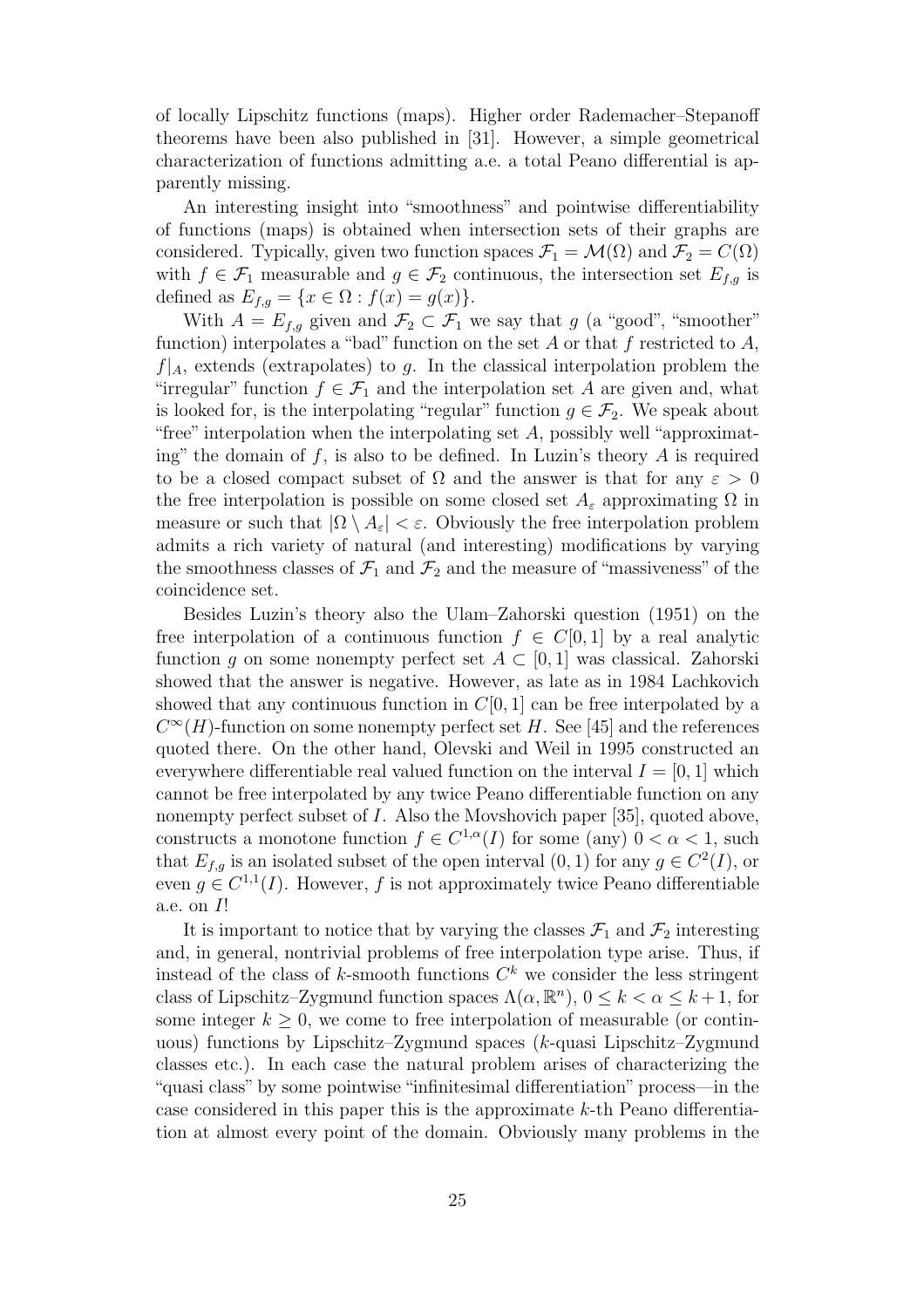area are open. For  $\alpha = 1$  we obtain the classical Lipschitz spaces, which make sense for arbitrary measure metric spaces, leading to the Lipschitz Analysis of J. Heinonen [23], [24]. For arbitrary real  $\alpha$ , or  $\alpha = k, k > 1$ , we come to Lipschitz Analysis of higher order in the spirit of [24] on arbitrary closed subsets of  $\mathbb{R}^n$ .

The general scheme to consider is the quadruple of function spaces

$$
\mathcal{F}_1 \subseteq G_1 \subseteq G_2 \subseteq \mathcal{F}_2.
$$

If for  $G_2$  we take e.g. the Sobolev spaces  $W^{l,p}(\Omega)$  on open subsets of  $\mathbb{R}^n$  and keep  $G_1 = \mathcal{F}_1 \equiv C^k(\mathbb{R}^n)$  fixed,  $k = [l], k < l$ , we obtain the free interpolation problem for Sobolev functions by smooth functions. See [5], [7], [8] and, growing in number, some other rather recent papers on free interpolation in normed function spaces (F.-Ch. Liu, Lars I. Hedberg, Y. Netrusov and many others). This problem is sometimes also called the Luzin Approximation problem (for Sobolev functions etc.). The "massiveness" (volume, etc.) of the difference  $\Omega \setminus \Omega_{\varepsilon}$ , where  $\Omega_{\varepsilon}$  is the coincidence set of functions in  $G_2$ with globally "smoother" functions of  $G_1$  is measured not only in terms of Lebesgue measure but also by Hausdorff measures or capacities, Riesz capacities, Bessel, etc. with various parameters. Free interpolation  $q_{\varepsilon}$  in normed spaces naturally poses the problem of interdependence of the norm  $||f - g_{\varepsilon}||$ and the "massiveness" in capacity of the coincidence set  $E_{f,g_{\varepsilon}} = \Omega_e$ . In the case when the used capacities of any nonempty set are bounded from below by "absolute" positive constants, sufficiently "good" Luzin approximation implies that the coincidence set  $\Omega_{\varepsilon}$  has to cover any compact subset of the space  $\Omega$  and thus the Luzin approximation reduces to the theorems of embedding type as e.g. the embedding of Sobolev spaces  $W^{l,p}(\mathbb{R}^n)$  into spaces of smooth functions  $C^{k,\alpha}$ ,  $0 \leq \alpha \leq 1$ , for appropriate values of parameters  $(l,p,n).$ 

The works of J. Marcinkiewicz and A. Zygmund on Whitney type theory on R, [33], [34], were inspired by subtle problems of harmonic analysis, singular integrals, boundary behaviour of solutions of Laplace equations, etc. Some examples illustrating these applications are described in [33] and [34]. It is clear that analogous examples arise in analysis in  $\mathbb{R}^n$ . Moreover, the list of applications in [33], [34] may be considerably extended.

The Real Analysis literature on differentiation of functions on the real line is extremely rich and diversified (see [45] and the whole "backward chain" of references started therein, spread over the whole XX century). In the literature of the subject there is a clearly observed gulf separating the case of differentiation theory of functions on the real line and the pointwise differentiation of functions of several variables (on subsets of  $\mathbb{R}^n$ ). Nevertheless, it seems remarkable that the concepts of approximate Peano differentiability and the Whitney–Luzin concept of k-quasismoothness match so well in the differentiation theory of functions on arbitrary measurable subsets P of  $\mathbb{R}^n$ , for arbitary n. From this broader perspective the Whitney–Luzin structure theorem appears as a paradigm in the mainstream of the differentiation theory of arbitrary measurable functions.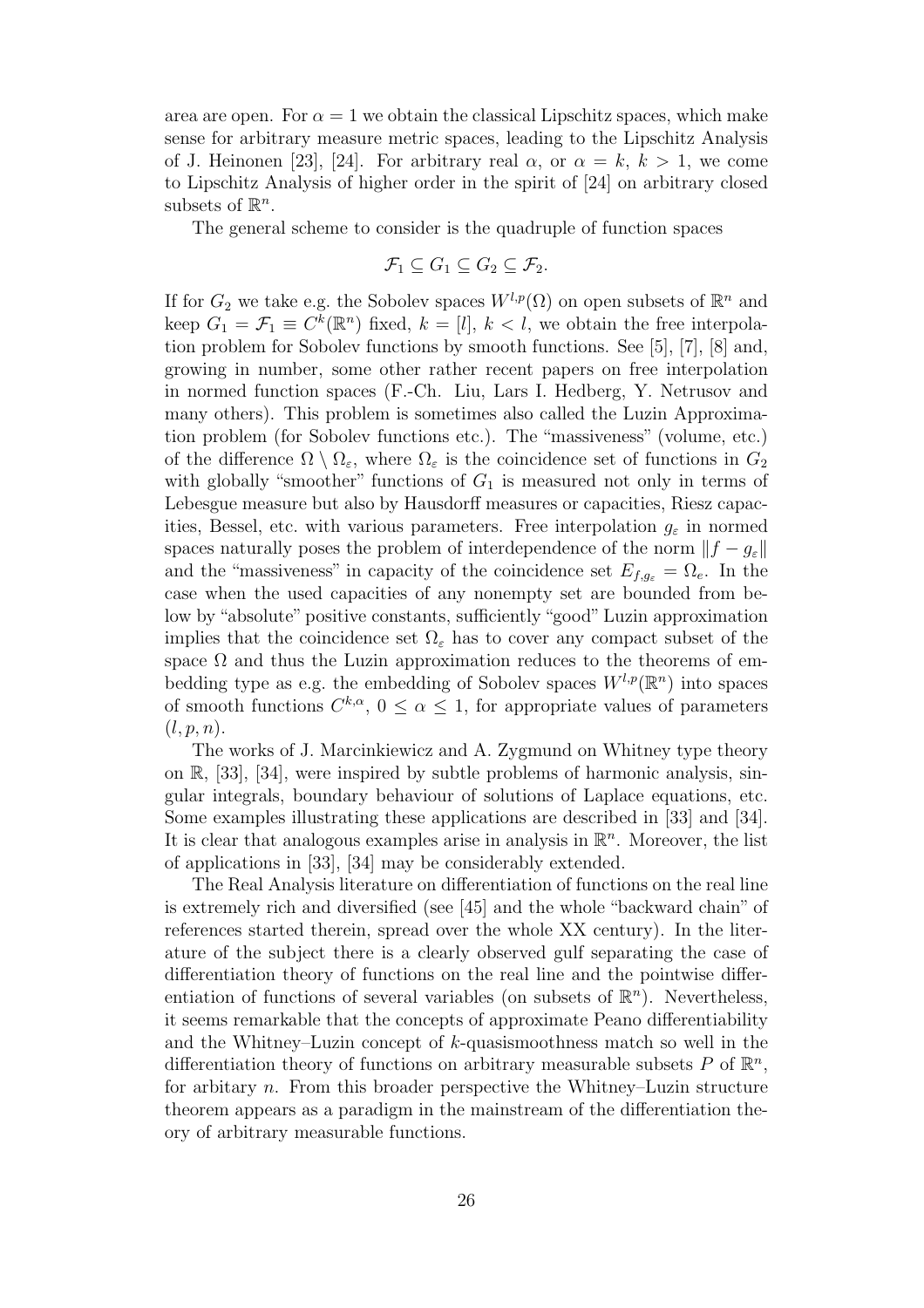Let us remark also that arbitrary measurable subsets of  $\mathbb{R}^n$  are the simplest examples of general measure metric spaces. It may be expected that understanding the differentiation theory of functions on these spaces may play some role in understanding the differentiable structure of general measure metric spaces.

Finally let us notice that there are many cases in the literature when the "massiveness" of the complement of the free interpolating set  $A$  is measured by, on the one hand, more crude set-theoretical concepts like (second) category, or more subtle concepts like capacities (Riesz capacities or Bessel capacities for Sobolev spaces, conformal capacities, see [5], [7], [8]), Hausdorff measures. Though some of the latter results are related with powerful and deep Sobolev embedding theorems, apparently none of these theories so far can claim the coherence of the Whitney–Luzin quasismoothness theory.

A more detailed systematic and comprehensive exposition of these and other related topics is under preparation. Since the related literature is rather huge, the scope of this work is not easy to handle.

To finish, let us notice that a challenging problem is an extension of Whitney's theory of differentiability to the context of noncommutative Lie groups and Lie algebras, typically Heisenberg groups, or subriemannian structures on manifolds modelled on them. However, at this moment, we leave this recently intensively growing area for a future discussion.

## References

- [1] R. Abraham, J. Robbin, Transversal Mappings and Flows, W. A. Benjamin, New York 1967.
- [2] P. Assouad, *Plongements lipschitziens dans*  $\mathbb{R}^n$ , Bull. Soc. Math. France 111 (1983), 429–448.
- [3] B. Bojarski, Remarks on Markov's inequalities and some properties of polynomials, Bull. Polish Acad. Sci. Math. 33 (1985), 355–365.
- [4] B. Bojarski, Marcinkiewicz–Zygmund theorem and Sobolev spaces, in: Special volume in honour of L. D. Kudryavtsev's 80th birthday, Fizmatlit, Moskva 2003.
- [5] B. Bojarski, Pointwise characterization of Sobolev classes, Proc. Steklov Inst. Math. 255 (2006), 65–81.
- [6] B. Bojarski, *Whitney's jets for Sobolev functions*, Ukraïn. Mat. Zh. 59 (2007), 345–358; Ukrainian Math. J. 59 (2007), 379–395.
- [7] B. Bojarski, P. Hajlasz, *Pointwise inequalities for Sobolev functions and* some applications, Studia Math. 106 (1993), 77–92.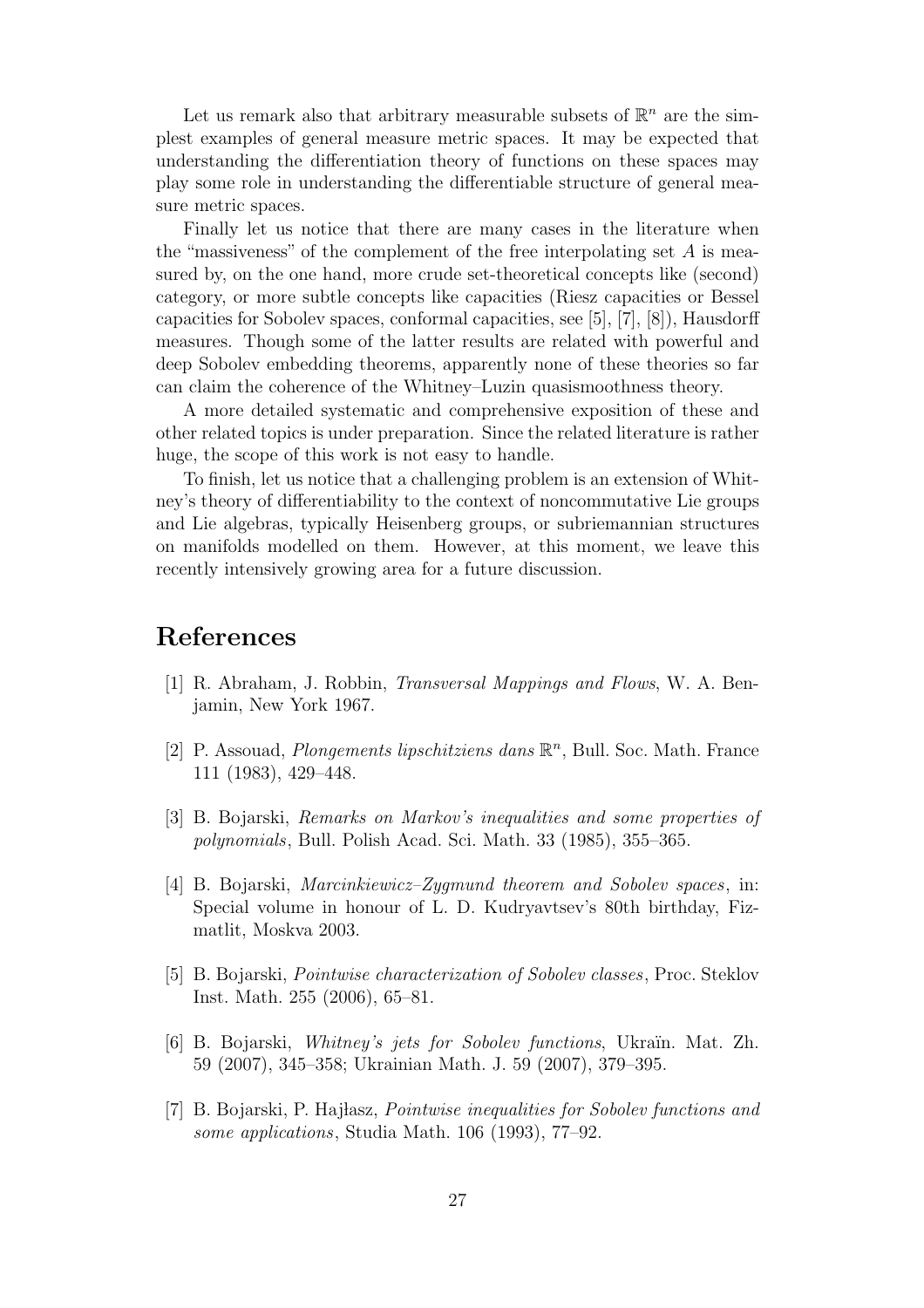- [8] B. Bojarski, P. Hajłasz, P. Strzelecki, Improved  $C^{k,\lambda}$  approximation of higher order Sobolev functions in norm and capacity, Indiana Univ. Math. J. 51 (2002), 507–540.
- [9] Yu. A. Brudnyĭ, M. I. Ganzburg, A certain extremal problem for polynomials in n variables, Izv. AN SSSR 37 (1973), 344–355; English transl.: Math. USSR – Izv. 7 (1973), 345–356.
- [10] Z. Buczolich, Second Peano derivatives are not extendable, Real Anal. Exchange 14 (1988/89), 423–428.
- [11] Z. Buczolich, C. E. Weil, Extending Peano differentiable functions, Atti Sem. Mat. Fis. Univ. Modena 44 (1996), 323–330.
- [12] A. P. Calderón, A. Zygmund, *Local properties of solutions of elliptic* partial differential equations, Studia Math. 20 (1961), 171–225.
- [13] S. Campanato, Propriet`a di una famiglia di spazi funzionali, Ann. Scuola Norm. Sup. Pisa (3) 18 (1964), 137–160.
- [14] J. Cheeger, Differentiability of Lipschitz functions on metric measure spaces, Geom. Funct. Anal. 9 (1999), 428–517.
- [15] A. Denjoy, *Mémoire sur les nombres dérivés*, Journal de Math. (7), 1 (1915), 105–240.
- $[16]$  A. Denjoy, Sur l'intégration des coefficients différentiels d'ordre supérieur, Fund. Math. 25 (1935), 273-326.
- [17] E. DiBenedetto, Real Analysis, Birkhäuser Advanced Texts, Birkhäuser, Boston 2002.
- [18] M. J. Evans, C. E. Weil, Peano derivatives: a survey, Real Anal. Exchange 7 (1981/82), 5–23.
- [19] H. Federer, Geometric Measure Theory, Springer, New York 1969.
- [20] H. Fejzić, *On approximate Peano derivatives*, Acta Math. Hungar. 65 (1994), 319–332.
- [21] G. Glaeser, Etude de quelques algèbres tayloriennes, J. Analyse Math. 6 (1958), 1–124.
- [22] P. Hajlasz, Sobolev spaces on an arbitrary metric space, Potential Anal. 5 (1996), 403–415.
- [23] J. Heinonen, Lectures on Analysis on Metric Spaces, Springer, New York 2001.
- [24] J. Heinonen, *Lectures on Lipschitz Analysis*, University of Jyväskylä, Report 100, 2005.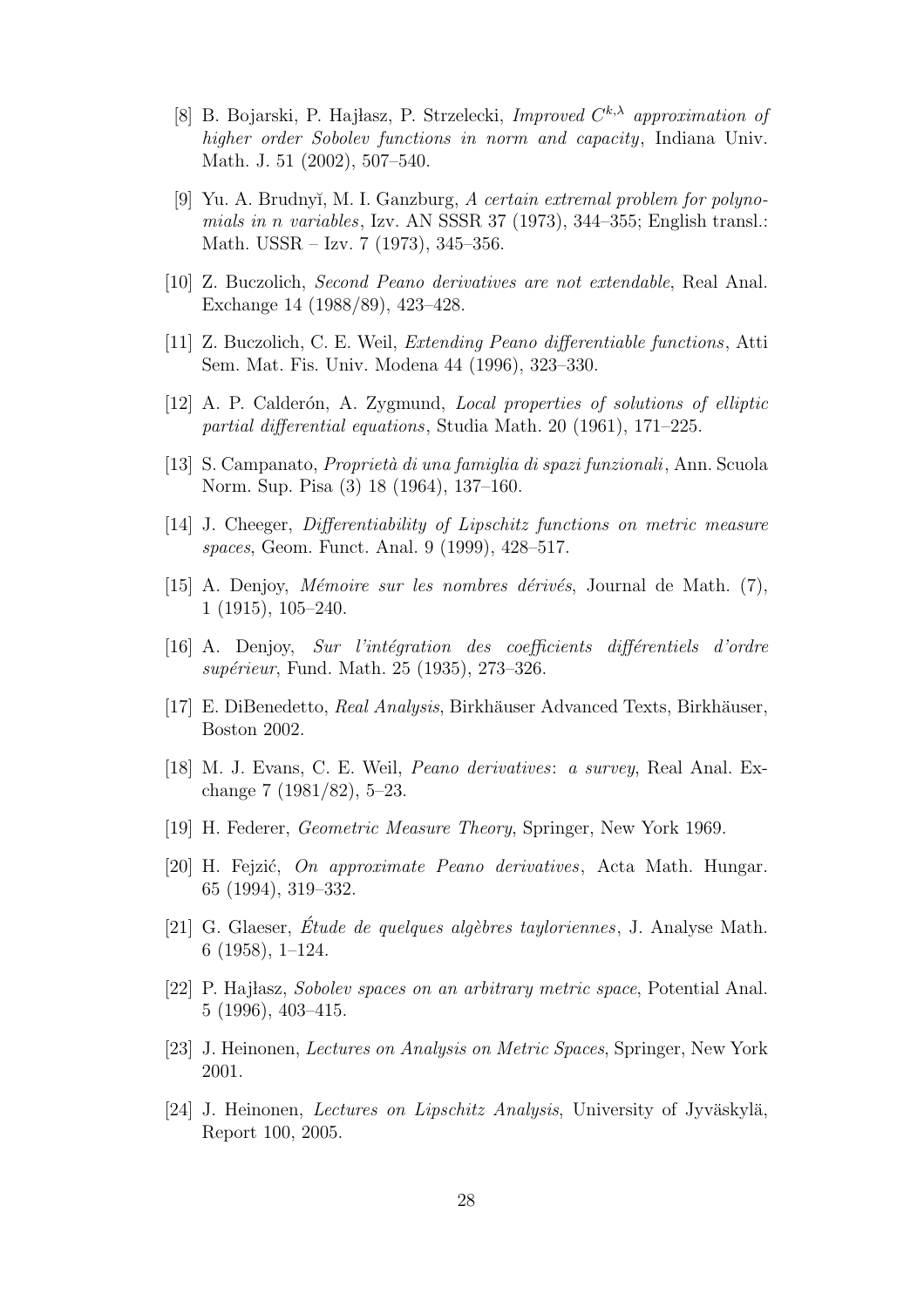- [25] A. Jonsson, H. Wallin, Function spaces on subsets of  $\mathbb{R}^n$ , Math. Rep. 2, no. 1 (1984).
- [26] S. Keith, A differentiable structure for metric measurable spaces, Adv. Math. 183 (2004), 271–315.
- [27] A. Khintchine, Sur la derivation asymptotique, C. R. Acad. Sci. Paris 164 (1917).
- [28] A. Khintchine, Recherches sur la structure des fonctions mesurables, Fund. Math. 9 (1927), 212–279.
- [29] S. G. Krantz, Lipschitz spaces, smoothness of functions, and approximation theory, Exposition. Math. 1 (1983), 193–260.
- [30] F.-Ch. Liu, On a theorem of Whitney, Bull. Inst. Math. Acad. Sinica 1 (1973), 63–70.
- [31] F.-Ch. Liu, W.-S. Tai, Approximate Taylor polynomials and differentiation of functions, Topol. Methods Nonlinear Anal. 3 (1994), 189–196.
- [32] B. Malgrange, Ideals of Differentiable Functions, Oxford Univ. Press, London 1967.
- [33] J. Marcinkiewicz, Sur les séries de Fourier, Fund. Math. 27 (1936), 38–69.
- [34] J. Marcinkiewicz, A. Zygmund, On the differentiability of functions and summability of trigonometrical series, Fund. Math. 26 (1936), 1–43.
- [35] E. Movshovich, On extension of Lipschitz functions, Mat. Zametki 27 (1980), 193–195 (Russian).
- [36] I. P. Natanson, Theory of Functions of a Real Variable (second ed.), Gosizdat, Moskva 1957 (Russian).
- [37] H. Rademacher, *Über partielle und totale Differenzierbarkeit* I, Math. Ann. 79 (1919), 340–359.
- [38] S. Saks, Theory of the Integral, second ed., Monogr. Mat. 7, Warszawa 1937.
- [39] E. M. Stein, Singular Integrals and Differentiability Properties of Functions, Princeton Univ. Press, Princeton 1970.
- [40] E. M. Stein, A. Zygmund, On the differentiability of functions, Studia Math. 23 (1964), 247–283.
- [41] H. Steinhaus, Nowa wasność mnogości Cantora, Wektor 1917, 1–3 (Polish); A new property of the Cantor set, in: Selected Papers, PWN, Warszawa 1985, 205–207.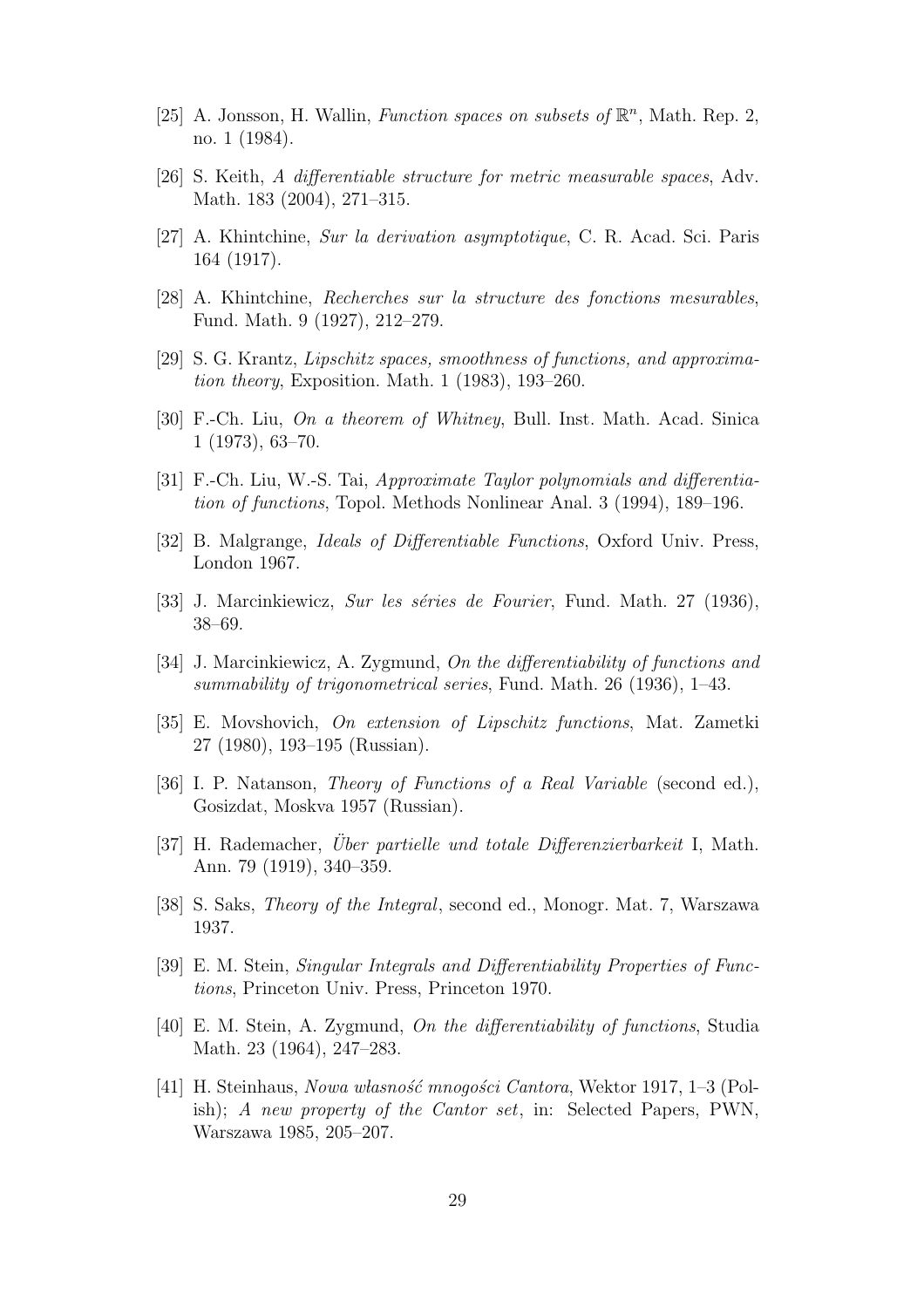- [42] W. Stepanoff, Sur les conditions de l'existence de la différentielle totale, Rec. Math. Soc. Moscou 32 (1925), 511–526.
- [43] J.-C. Tougeron, *Idéaux de fonctions différentiables*, Springer, Berlin 1972.
- [44] Ch. J. de la Vallée Poussin, Sur l'approximation des fonctions d'une variable reelle et leurs derivees par les polynomes et des suites limitees de Fourier, Bull. Acad. R. Belg. (1908), 193–254.
- [45] C. E. Weil, The Peano notion of higher order differentiation, Math. Japon. 42 (1995), 587–600.
- [46] H. Whitney, Analytic extensions of differentiable functions defined on closed sets, Trans. Amer. Math. Soc. 36 (1934), 63–89.
- [47] H. Whitney, Differentiable functions defined in closed sets I, Trans. Amer. Math. Soc. 36 (1934), 369–387.
- [48] H. Whitney, On totally differentiable and smooth functions, Pacific J. Math. 1 (1951), 143–159.
- [49] A. Zygmund, Trigonometric Series, Second ed., vol. II, Cambridge Univ. Press, Cambridge 1959.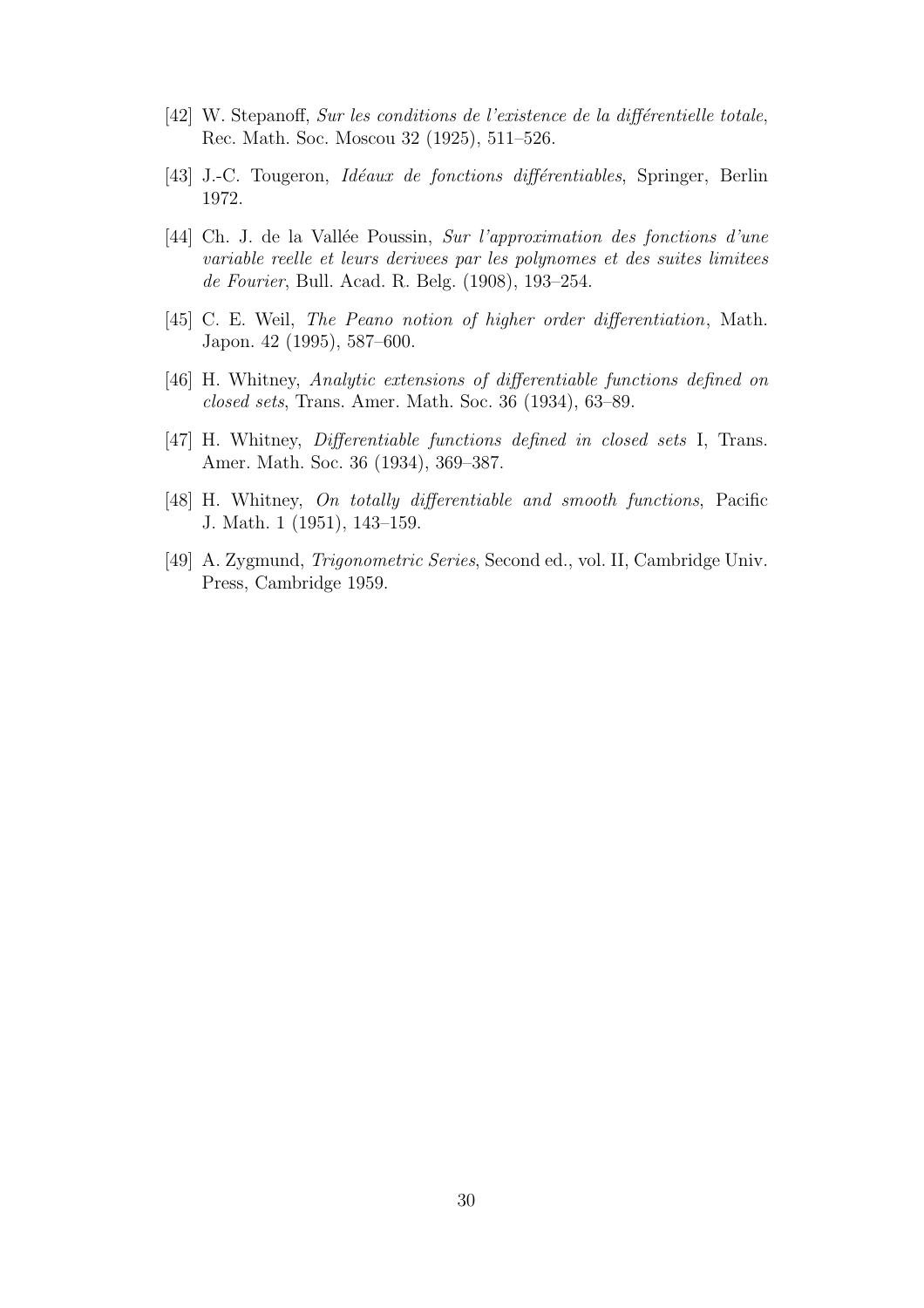(continued from the back cover)

- A566 Mika Juntunen, Rolf Stenberg A residual based a posteriori estimator for the reaction–diffusion problem February 2009
- A565 Ehsan Azmoodeh, Yulia Mishura, Esko Valkeila On hedging European options in geometric fractional Brownian motion market model February 2009
- A564 Antti H. Niemi Best bilinear shell element: flat, twisted or curved? February 2009
- A563 Dmitri Kuzmin, Sergey Korotov Goal-oriented a posteriori error estimates for transport problems February 2009
- A562 Antti H. Niemi A bilinear shell element based on a refined shallow shell model December 2008
- A561 Antti Hannukainen, Sergey Korotov, Michal Krizek On nodal superconvergence in 3D by averaging piecewise linear, bilinear, and trilinear FE approximations December 2008
- A560 Sampsa Pursiainen Computational methods in electromagnetic biomedical inverse problems November 2008
- A559 Sergey Korotov, Michal Krizek, Jakub Solc On a discrete maximum principle for linear FE solutions of elliptic problems with a nondiagonal coefficient matrix November 2008
- A558 Jose Igor Morlanes, Antti Rasila, Tommi Sottinen ´ Empirical evidence on arbitrage by changing the stock exchange December 2008